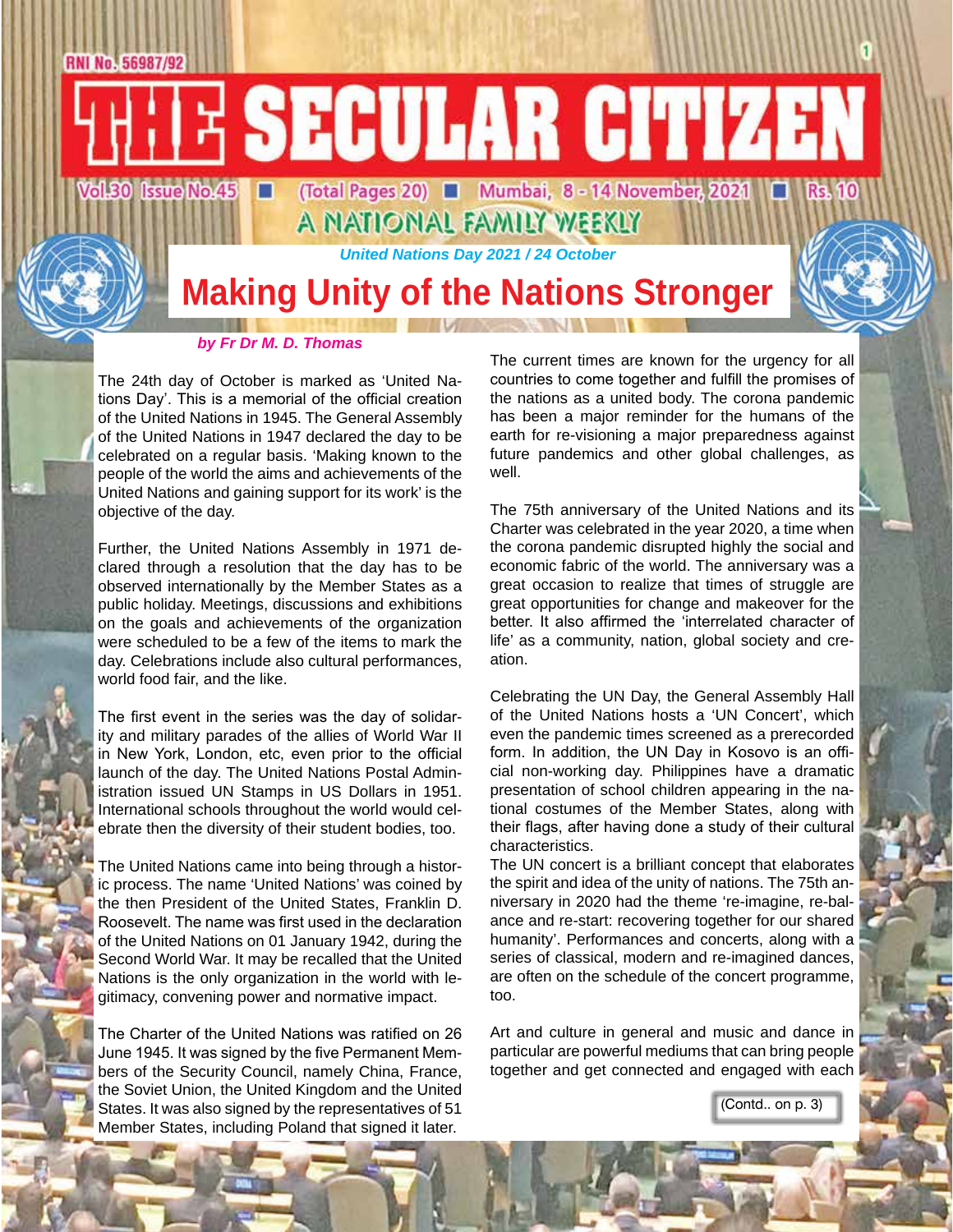

**What a silly question. It is just** eleven kilometres from Jerusalem. There's more to it than meets the eye though. There eleven kilometres from Jerusalem. There's more to are just two references to Emmaus in the Bible, one each in both the Tes-

taments. In the light of the Synod on Synodality 2021- 23 both incidents are significant.

Take the first incident recorded in the historical book 1Macabees Chapter 4. It recounts a fierce battle in 134 BC between the forces led by Judas the Israelite and Gorgias

a Gentile. Judas' forces are outnumbered and ill-equipped. Yet they win the battle because of their faith. This is significant in view of the doubts and cynicism in the minds of many, not just the laity, regarding the Synod.

They too feel that we are ill-equipped (not quite ready for such a mammoth exercise) and outnumbered (in the sense that the views of the hierarchy and clergy will prevail over that of the ignorant laity). This is human logic. But the power of God far exceeds human logic or estimates. If we have faith, then indeed we can move mountains (cf Mat 17:20) of doubt.

Take the example of Vatican II. Before that we had a priest centred liturgy, with the priest having his back to the congregation. He occasionally whipped around to ominously say "Dominus vobiscum" in Latin, an alien language. While the Mass was in progress some in the congregation would be fingering their rosary beads, while others were making the rounds

> of various statues in niches in the church. Has not that changed radically to a far more participative and meaningful liturgy? (Even if we still have miles to go).

> Earlier we arrogantly stated that there was no salvation outside the Catholic Church, thereby consigning all Protestants, heretics,

schismatics, non-Christians and atheists to hell. This Latin statement "Extra ecclesiam nulla salus" is attributed to the writings of St Cyprian of Carthage in the third century. In contrast see this statement from the Dogmatic Constitution of the Church. "Those also can attain to everlasting salvation who through no fault of their own do not know the gospel of Christ or his Church, yet sincerely seek God, and moved by his grace, strive by their deeds to do His will as it is known to them through the dictates of conscience. Nor does divine Providence deny the help necessary for salvation to those who, without blame on their part, have not yet arrived at an explicit knowledge of God, but who strive to live a good life, thanks to His grace" (LG16). I see this as one of the crucial turning points of Vatican II.

Take another controversial Latin saying, "Roma locuta, causa finita est" (Rome has spoken, the case is closed). This too is attributed to another North African, St. Augustine, in the early 5th century. It was a response to the Pelagian heresy. In contrast today the Church acknowledges that it has much to learn from the secular world. "This sacred synod affirms the legitimate autonomy of human culture and especially of the sciences" (GS 59). Turning full circle, the present Synod emphasises listening to those on the margins, the voiceless.

My next example is of marriage. St Paul had a warped idea of it, because of his belief that the end of the world was near. Nevertheless, he was humble enough to admit that it was his own personal opinion when he said, "I have no directions from the Lord, but I give my own opinion ... from now on those who have wives should live as though they had none" (1 Cor 7:25,29). This statement was for centuries blown out of proportion and context by a male celibate clergy to denigrate marriage as second class. Again, in sharp contrast, this is what Vatican II has to say about marriage, "Finally, Christian spouses in virtue of the sacrament of matrimony, signify and partake of the mystery of that unity and fruitful love which exists between Christ and his Church ... The family, is so to speak, the domestic Church" (LG 11). Far from being second class, Vatican II asserts that marriage and family life are a beautiful way of being Church, making Christ present in the modern world.

I will take one more example (there are many more to establish the sea change wrought by Vatican II in the church's orthodoxy, if not entirely in its orthopraxis). There are several instances in the New Testament where slaves are told to docilely obey their masters (cf Eph 6:5, Col 3:23, Titus 2:9). Again in sharp contrast this is what the Council had to say, "Among the basic rights of the human person

(Contd.. on p. 4)



by chhotebhai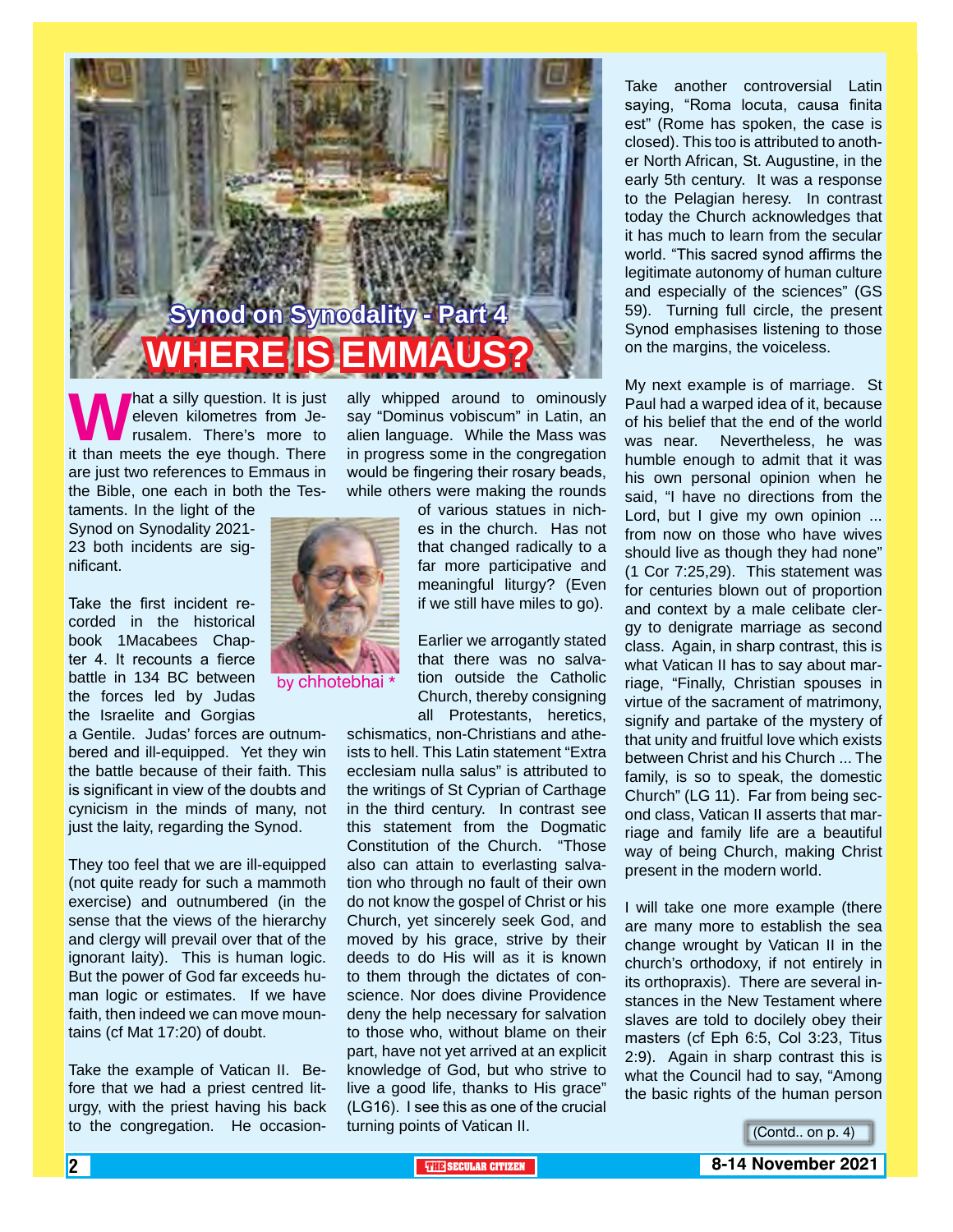

Our bank account details for Fund Transfer : Account Name: The Secular Citizen, Current Account No. 03552000006744, Bank: HDFC Bank, Branch : CST - Mumbai VT, ISFC code: HDFC0000355

> eral of the United Nations, Antonio Gutteres, placed a clarion call to the world, "I ask people everywhere to join together. The United Nations not only stands with you…The 'United Nations' belongs to you and is you: we

(Contd.. from p. 1)

other in the spirit of solidarity. Such a framework serves a fertile ground for re-imagining and re-balancing a united world for the future generations as well as for the present one, in a collaborative way.

The 'global conversation with people' initiated by the Secretary General of the United Nations in 2020 is a historic case in point. The dialogues and surveys thus conducted brought together the hopes and fears of the peoples for the future, along with their pri-

orities for international cooperation.

Besides, the findings of the above global dialogue have been taken into account by world leaders. 'The future we want, the United Nations we need: reaffirming our collective commitment to multilateralism' was the theme of the inter-governmental process. This resulted in several forward-looking political declarations at the 75th anniversary celebrations.

It is noteworthy again that the 75th anniversary of the United Nations was in the middle of the corona pandemic on the global level. On this critical occasion, the Secretary Gen-

the peoples".

ing.

Obviously, the United Nations is geared towards securing cooperation from the nations of the world, in view of solving international problems of economic, social, cultural and humanitarian character. Its priorities include disaster relief, humanitarian aid, international unity and peacekeep-

The concerns of the United Nations include also promoting respect for human rights and the fundamental freedom of all persons, irrespective of differences in race, sex, language, religion, faith, ideology, culture, food habits, dress patterns, nationality, and the like. The United Nations is oriented to standing for the eternal values of fraternity, cultural interaction, unity in diversity and universal humanity.

'United Nations Day' is a standing invitation for all nations to rise above narrow, distorted, divisive and fanatic notions of nationalism. It is also an opportunity to shed hostilities towards other nations and make friendship with all nations, especially the neighbouring ones, rather than challenging them. The day is a timely summons to think larger, inclusive, universal and worldwide in terms of a 'global citizenship' and to collaborate with one and all, towards making a world that is really better for the humans to have their being.

Finally, the 'United Nations Day 2021' is a great occasion for us, fellow citizens of the world society, to imbibe the spirit of the United Nations and its Charter and abide by the principles of freedom, singularity, fraternity and unity of one and all, across the nations. In line with the theme of this year, 2021, 'recovering better for an equitable and sustainable world', we need to together 're-imagine, rebalance and re-start', in favour of a 'shared humanity'.

The author is Director, Institute of Harmony and Peace Studies, New Delhi, and has been committed to cross-cultural perspectives, interfaith relations, social ethics, national integration and social harmony, for the past over 40 years. He contributes to the above cause through lectures, articles, books, video messages, conferences, social interactions, views at TV channels, and the like.

-----

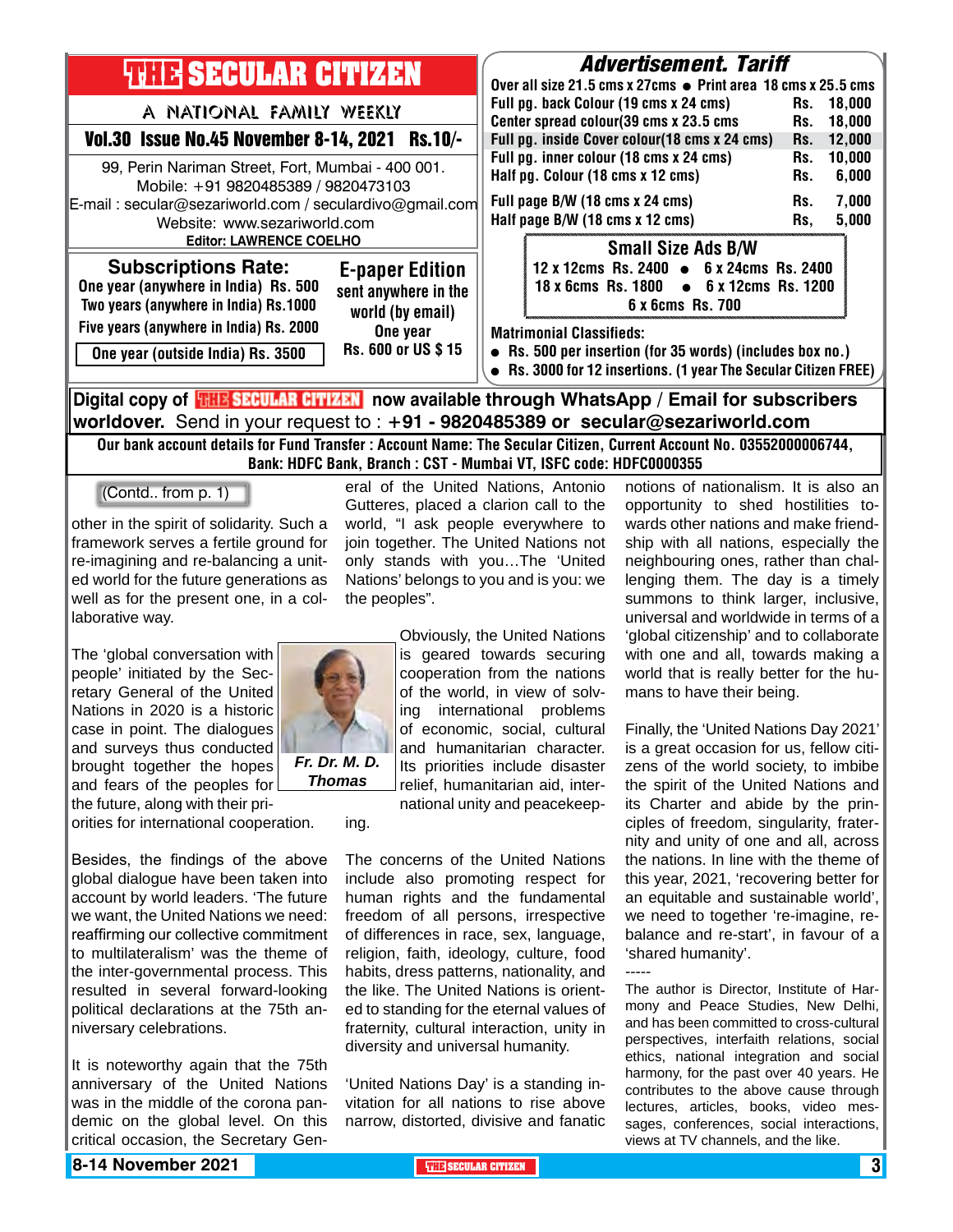must be counted the right of freely founding labour unions ... Another such right is that of taking part freely in the activity of these unions without risk of reprisal ... The strike can still be a necessary, though ultimate, means for the defence of the workers own rights and the fulfilment of their just demands" (GS 68).

I have quoted just a few instances from Vatican II ecclesiology to indicate that it was indeed a watershed moment in the life of the church; its changed self-understanding, and consequent interaction with the world "outside its walls". Sure we still have many miles to go in its implementation, but that should not lead us to despair or cynicism. Remember that despair is the main weapon of the Evil One, whereas hope is a cardinal Christian virtue. If someone were to still insist that Vatican II was a failure, I would throw the book at them, the good book, the Bible. How far have we followed the teachings of Jesus in the sacred scriptures? Instead of blaming Vatican II or the Bible, let us look inwardly at ourselves. Like the rich young man we may have kept all the laws, and not yet become disciples of Jesus (cf Mat 19:16-22).

I now move to the second instance of Emmaus, one of my favourites. The incident is reported in Luke 24:13- 35. We have read this passage many times. Let us now reflect on it in the light of the Synod "journeying together". Emmaus is the perfect example of that. It happened on the very day of the Resurrection (v13). They were discussing the event (v15). Jesus joined them but they didn't recognize him (v16). When Jesus challenged them they became downcast (v17). The disciples then spoke about the death and resurrection of Jesus (v19-24). Jesus then explained the scriptures to them (v 25-27). At the end of the journey he broke bread with them (v30). He then vanished from their sight (v31). They found their hearts burning (v32). They then rushed to bear witness to their

experience (v33).

This Pilgrim's Progress may not be quite like the one written by John Bunyan in 1678, but it is full of relevance in the light of the Synod. Look at the sequence of events – journeying together (participation), reflecting on the death and resurrection of Jesus, Jesus himself encountering them, being confronted by him, feeling downcast (humbled), but not down and out. They reflected on the scriptures, shared the breaking of the bread (communion). Their hearts burned (they were enthused), and they immediately set out to bear witness (mission).

This is exactly what the Synod is all about - journeying together, listening, sharing, participating, meditating on the passion and resurrection, contemplating the Word of God, breaking bread and finally going out.

Some readers may have a niggling doubt – where did Jesus vanish after the breaking of the bread? Had he abandoned them? To the contrary; their hearts burned. They had internalised Jesus. He was incarnated in them. The Word became flesh, as it does, time and again, in those who believe.

As we begin our Synod preparations let us draw inspiration from both the events of Emmaus. Only then will the Synod attain its purpose. A final word of caution. Pope Francis has repeatedly warned that the Synod is not an end in itself. The Synod may end but synodality is the new way forward; of being church through participation. communion and mission.

Come Holy Spirit to lead and inspire us. Enkindle in us the fires of your love as you did to the disciples on their journey to Emmaus.

*• The writer is the Convenor of the Indian Catholic Forum. This is the fourth part of his ongoing reflections on the Synod on Synodality.*

### Subscriptions for

# **RENEW SECULAR CITIZEN**<br>Renewal as well as New, can be

sent through Bank Fund Transfer to any one of the following banks:

Bank: HDFC Bank

Branch : CST - Mumbai VT Account Name: The Secular Citizen Current Account No. 03552000006744 ISFC code: HDFC0000355 or Bank: Citizen Credit Co-op Bank Ltd., Branch : Colaba, Mumbai Account Name: The Secular Citizen CurentAccountNo. 2090031000000489 ISFC code: CCBL0209003

Please inform us through email: secular@sezariworld.com or through phone: 9820485389 after transferring the same.

# **Translation Service available Announcements, Notices,**

**Prayers, Books, Ads., Etc. from English to Konkani** *( Kannanda, Romi Scripts) and* **Konkani to English** *Contact:* **9820485389**

**The Jerusalem Code** by Chhotebhai

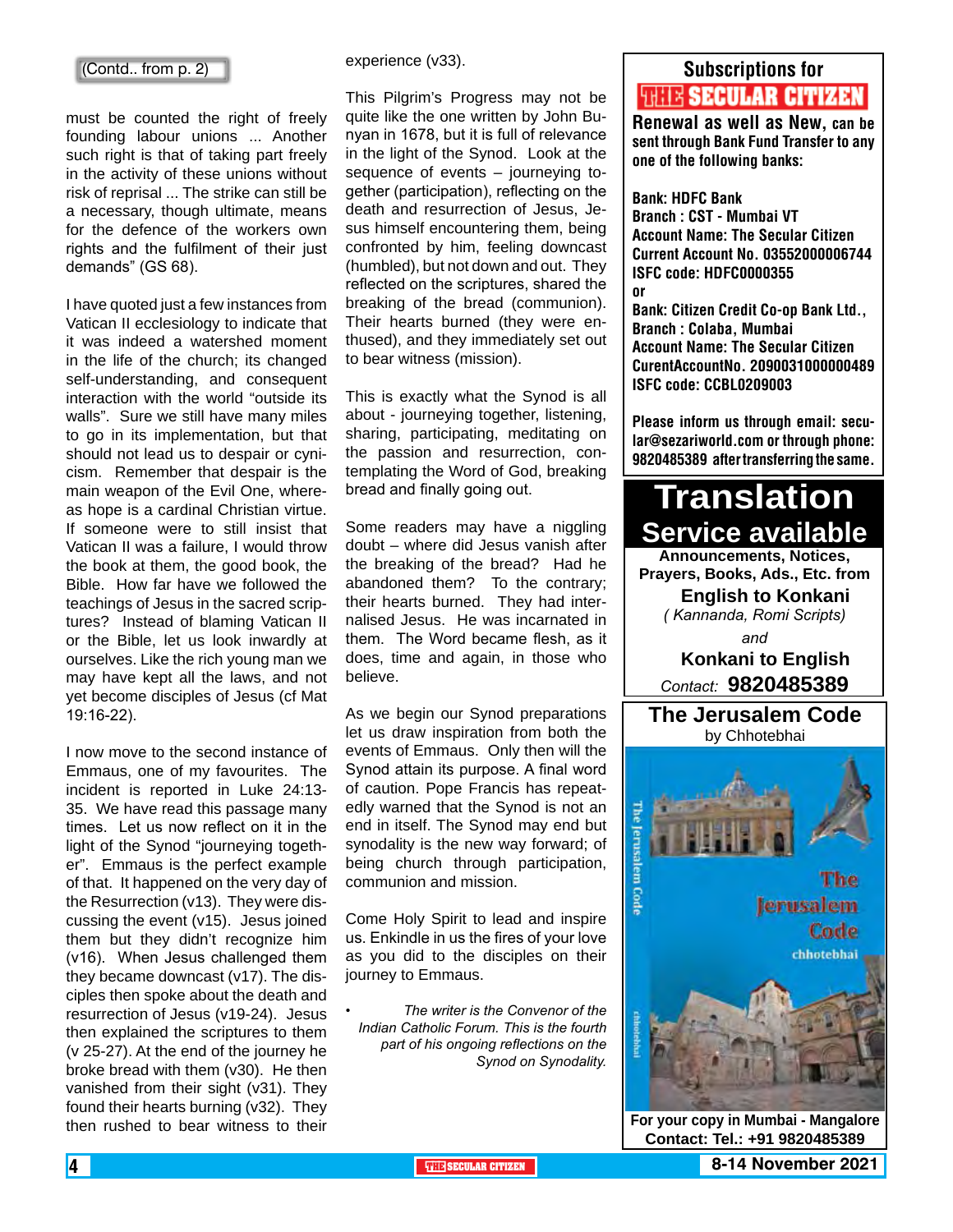

# **Aryan Khan finally gets bail!**

24 days imprisonment of 23 year old young boy Aryan Khan was unjust. He had neither consumed drugs nor was he found in possession of it. The NCB had made no recovery of drugs from Aryan nor conducted a medical examination to show consumption of any narcotic. Just a WhatsApp chat referring to having a 'blast' at the rave party, between him and a friend were "misinterpreted" by the NCB as about consuming drugs in the rev party at the cruze!

 Ad. Rohatgi argued that even in a case of "conscious possession" of narcotics, there is provision of oneyear imprisonment. The boys could have been sent for rehabilitation rather than imprisoned! Aryan's rev party group were young boys in possession of miserable 6 grams! They could have been considered as just victims rather than hardened criminals and sent to rehab centre. Ad. Rohatgi argued in his rejoinder that the NCB failed to prove the offence of conspiracy" of the youth too! Yet they were kept in the jail for 24 days. Why? Simply because of religion, bribe or party politics?

### **THIR SECULAR CITIZEN**

News items, Articles, Stories, Opinions, interviews, Poems, etc. may be sent in -

on WhatsApp: +91 9820485389

Via Email: secular@sezariworld.com news@sezariworld.com seculardivo@gmail.com

by Post **The Secular Citizen** 99, Perin Nariman Street, 1st Floor, Fort, Mumbai 400001

 Yes, now dirty party politics has entered into this case. Sameer Wankhede, a zonal director of the NCB has been facing the ire of the ruling Maha Vikas Aghadi government in the state. He has been accused of being a "BJP agent", taking bribes from the Bollywood celebrities and maligning the Maharashtra government's image!

 Anyway at least after 24 days justice dawned! Will those responsible for mis handling the case be punished at least with a day's imprisonment? Let us hope that no more innocent people are locked up in prison in the name of party politics!

> *—Michael G., Vasai.*

## **Goan Jewish connection**

Recently in a Mumbai Christian publication there was a report of DNA studies of Goan Catholics undertaken by a history research group in Mumbai. Among the findings was a strong genetic connection of Goan Catholics to the Hindu GSB group and also Jewish traits. The authors raise the possibility of a Goan connection to "The Lost Tribe of Israel." The Goan connection with the GSB is understandable. The connection with the "Lost Tribe of Israel" is more distant when there may be two closer explanations.

Arriving to Goa during the Portuguese colonization were a large number of Iberian Jews, Muslims and Conversios - converted Muslims and Jews. This was specially so where there was Inquisition in Iberia and no Inquisition in Goa (1540-1560). Many of them (called castios) took advantage of the colonial government land-grant programs to encourage their marriage

to native girls. This also encouraged more of them to migrated to the Eastern colonies. It is reported by scientific papers that the native girls and their families (both Catholic and Hindus) also welcomed the program as the land could only be inherited and could not be sold. Clearly over generations the genes of these mestizos were distributed among the native population.

Another avenue for Jewish connection are the Jewish settlements along the west coast of India from North Konkan to south Canara dating to the time of Christ. As reported, the Apostle Bartholomew arrived in Kalyan and the surrounding areas converting these Jewish groups to Christians; similar to what Apostle Thomas did in Kerala. These converted groups belonged to the "Church of the East" and later became Nestorians. There are some reports of Nestorians in Goa and west coast of India at the time of the arrival of the Portuguese. Likely these Christian groups joined the Latin Church and married with later-day converts.

*—Gilbert Lawrence, Co-author: Insights into Colonial Goa*



Thanks to Sacred Heart of Jesus & St. Jude for the favours granted

May the Sacred Heart of Jesus be adored, loved, glorified & praised throughout the world now and forever. Sacred Heart of Jesus, have mercy on us. Sacred Heart of Jesus Thy kingdom come. St. Jude worker of miracles pray for us. St. Jude helper of the hopeless pray for us. Amen,

Say thisprayer nine times a day for nine days.

- Mrs. Philomena D'souza, Bandra

**8-14 November 2021 The Secular Citizen 5 and Secular Citizen 5 and Secular Citizen 5 and Secular Citizen 5 and S**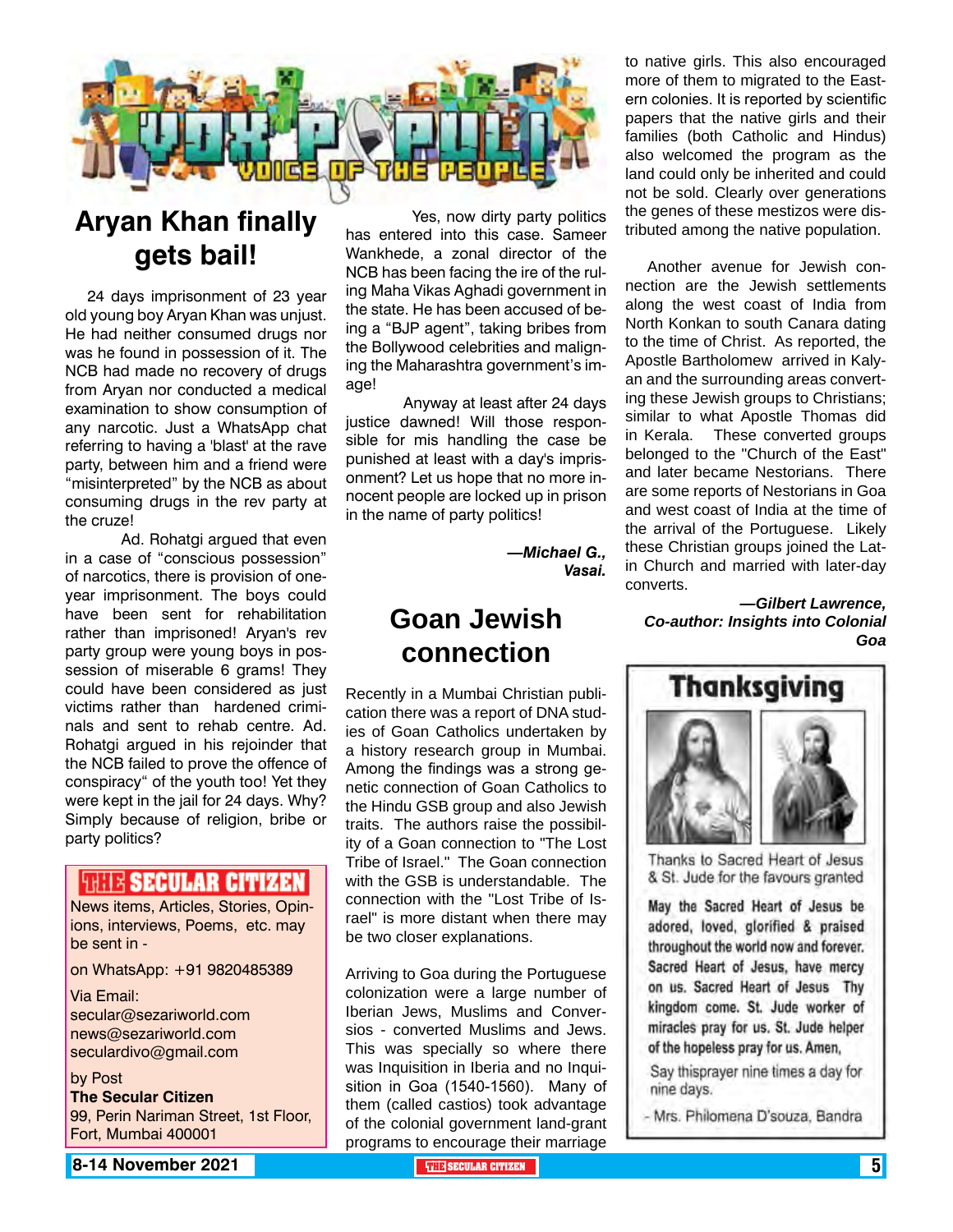# **A 'Power-Less' Ambience Beckons**

**W**ould it be right to say<br>that the importance<br>in life is lost on the people unthat the importance of certain amenities til one fine day these comforts turn into liabilities and the government steps into introduce austerity measures to restrict their use!

Supply of water and electricity has always featured as public facilities which have had 'essentiality' written all over them for the government. Hence unstinted efforts have been made to ensure that people do not suffer on account of disruption in any of these utility services.

As utilities, water, electricity and gas

are categorized as essential services and play a vital role in the economic and social development of any region. While the populace, as the taxpayers, expect quality utility servicesfrom its government; India continues to be a country where access to potable water and power connectivity are distant dreams

for many villages and distant hamlets in the hinterlands.

Even areas which boast of unrestricted water and uninterrupted power supply, the consumers have had had to put up with dry taps and frequent blackouts. Although the locals have plenty of reasons to complain about, the residents have now learnt to live with these anomalies and treat them as normal occurrences.

While one wouldn't like to comment on the promises of 'free water' and 'free electricity' by various political parties that elections in India in recent times has been bringing with it, this 'intended generosity' to the aam aadmi will always remain bad economics



according to experts.

The Goa Power Minister and his Delhi counterpart engaging in a high-voltage debate over AAP's free promise of free electricity for up to 300 units if it is voted to power in the 2002 state assembly polls and the immediate launch of his government's 'Save Water to Get Free Water' scheme by the Chief Minister which assures that locals will not be charged for consump-

tion up to 16000 litres need only be seen as popularity stuntsin the face of the fastapproaching elections - but one that 'guarantees' financial repercussions at a later stage.

*by Pachu Menon*

It is time such types of politics is given the go-by. Almost

all utility services depend on a number of factors for their smooth delivery. Chief among them is nature and natural 'capitals'. If not used judiciously, there is every chance of the drying-up of the assets.

Hence the news that nearly a dozen states are staring at an imminent power crisis due to non-availability of coal is not something that can be taken lightly.

As the ongoing coal shortage in India is becoming more serious with each passing day, states are contemplating load-shedding as a means to cope with the looming power exigency.

With warnings of a developing power crunch due to shortage of coal, the central government has pressed all resources at its command to ensure power plants have enough feedstock to generate electricity.

Despite the assurances from the Ministry of Coal with regards to the availability of

ample coal in the country to meet the demand, apprehensions of power disruption in the coming days are not entirely misplaced.

As factors that have contributed to the present crisis, the contention that record production of coal in the country notwithstanding, excessive rains in coal-producing belt hit movement of fuel from mines to power generation units impacting power generation in many states does appear justified.

Besides, the fact that power plants that used imported coal to generate electricity have either curtailed generation or completely stopped as a spurt in international energy prices has made it difficult for them to meet the commitments to the states at a particular rate, has been another impeding factor.

Although the ministry has belied fears of a power disaster in the making for the moment, the fact remains that the depletion of natural resources will have a serious impact on electricity generation in the coming future.

Nevertheless, accustomed to the luxuries that have come with the fastpaced development the country has been witnessing in the past few decades, it would be difficult to imagine a scenario where the aam aadmi would be ready to compromise on the daily comforts afforded.

States imposing power-cuts to tide over the temporary glitch has not

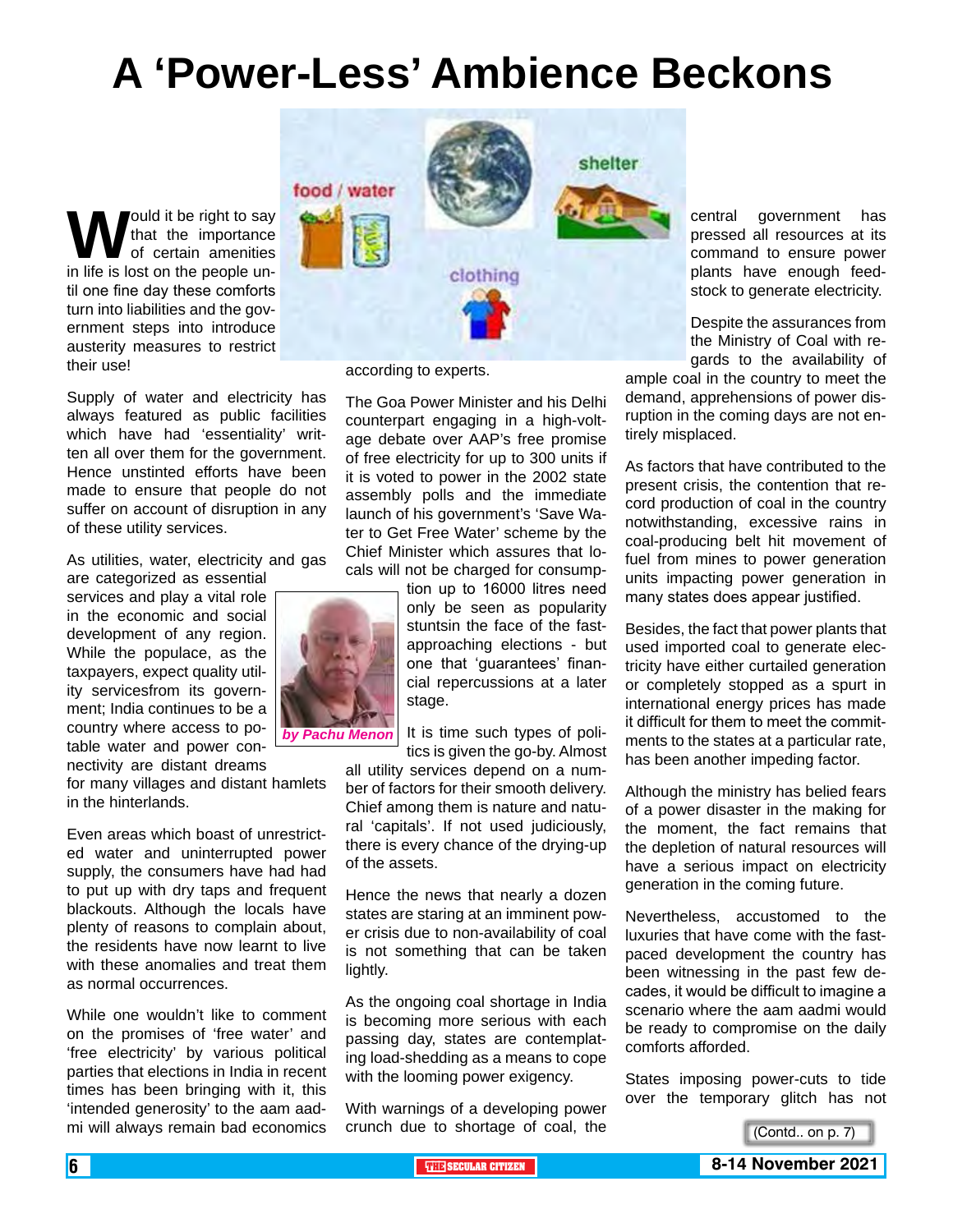#### (Contd.. from p. 6)

been unheard of in the past. In fact in Kerala and Karnataka it was a daily routine residents had got accustomed to some years back. When the lights went off at pre-designated hours, locals were ready with their own means and ways to ward off the darkness.

In this respect, power-cuts could be thought of as a means of conserving energy. But the abject neglect shown by the department personnel themselves towards saving energy sends across wrong signals. Streetlights continuing to glow throughout the day, for instance! Not to say that the public has given an exemplary account of itself in this regard.

For a common man the two major motives for conserving energy are to save on utility bills and protect the environment. While some simple behavioural adjustments are enough to bring about admirable results, it is however the abject disregard shown for the little 'inputs' that could one day save Planet Earth that has been irritating.

For that matter, conservation has never been a strong point with the modern generation!

At any rate, the careful preservation and protection of our natural resources is a matter of utmost importance and one that cannot be marginalized any further.

Although frequent power problems and water woes continue to assail it; thankfully, Goa is not in such a precarious situation that it has to worry much about power-cuts and rationing of water at this point of time!

But conserving resources and sustainable development are yet to be realized in their true perspective and unless that happens, a rendezvous with a great disaster is an absolute certainty.

-THE END

# **Look Forward In Faith To The After Life**

In conformity with nature, death<br>has the function of giving validity to<br>the cause of human life as being a<br>mediator between dust and the spirit. n conformity with nature, death has the function of giving validity to  $\blacksquare$  the cause of human life as being a We are all incorporated into Christ in a supernatural way by His sacrifice and death in the final liturgical act which sets us free from the imperfect self to wear the immortal and perfect spirit for heaven.

The humanity of Christ is unique: God "dwelt among us full of grace and truth" (Jn.1:14). When the Word came into the world, "He does not leave the right hand of the Father (St. Thomas, verbum supernum) and yet as a human being he stays inside the sanctuary of heaven while his body on earth becomes the spiritual lamb who takes away the sins of the world.

In the year 66 the Apostle Paul had been imprisoned for the second time in Rome. At that dark hour the word 'Hebrew' was a name given to the

Jews living in Rome. The writer of the "Letter to the Hebrews" was not the apostle Paul, but a man called Appollos who was well read in scriptures and expressed

the thoughts and ideas of BY MELVYN BR<br>what the speatle Baul told BY MELVYN BR what the apostle Paul told him.

"Although he was Son, he learned, through suffering, what obedience was, and, once made perfect, he became the source of eternal salvation, for those who obey him." (Heb.5:8-9).

The children of God are linked to the humanity of Christ, a strong reason to know, that since Jesus had become "the source of eternal salvation," we will objectively and truly gain eternal life.

"The religion of the law is only a shadow of the good things to come; it has the patterns but not the realities."( Heb.10:1).

We should look forward in faith to the other life. Reason and faith can never contradict each other, it is always possible to integrate one with the other as both are from the Lord. Saint Thomas lived with this conviction and considered these two gifts from the savior as intellectual lights.

Peace and happiness in the life after life comes from the apparent cooperation and love of the Holy Spirit. The privilege to have a spiritual hereafter shows us the love God has for His creatures evoking a beautiful outgrowth of His compassion for human beings.

In the Gospel of John we discover evidence for life after death. It comes from the words of the Lord: "Do not be troubled! Trust in God and trust in me! In my Father's house there are many rooms; otherwise, I would not have told you that I go to prepare a place for you…" (Jn.14:1-2).

Christ came as the more complete mediator, he spoke for God, taught



His law and led the people to the sanctuary of his Father's kingdom. And so we know that the hereafter is a reality to look forward to in faith.

The Holy Spirit also inspires poets, writers, painters,

thinkers, philosophers and many others to weave messages of the life beyond this life. The Psalm of Life by Henry Wadsworth Longfellow, is an example.

"Life is real life is earnest and the grave is not its goal. Dust thou art to dust returnest, was not spoken of the soul. "

Should human faith fail in belief and in spiritual works, Christ remains constant with his love for us, his Presence and willingness to forgive the repentant.

When you believe in God the Father and in Jesus His Son, God will send showers of blessings on you, and He will take you to His eternal life of happiness in the here after. Look forward in faith!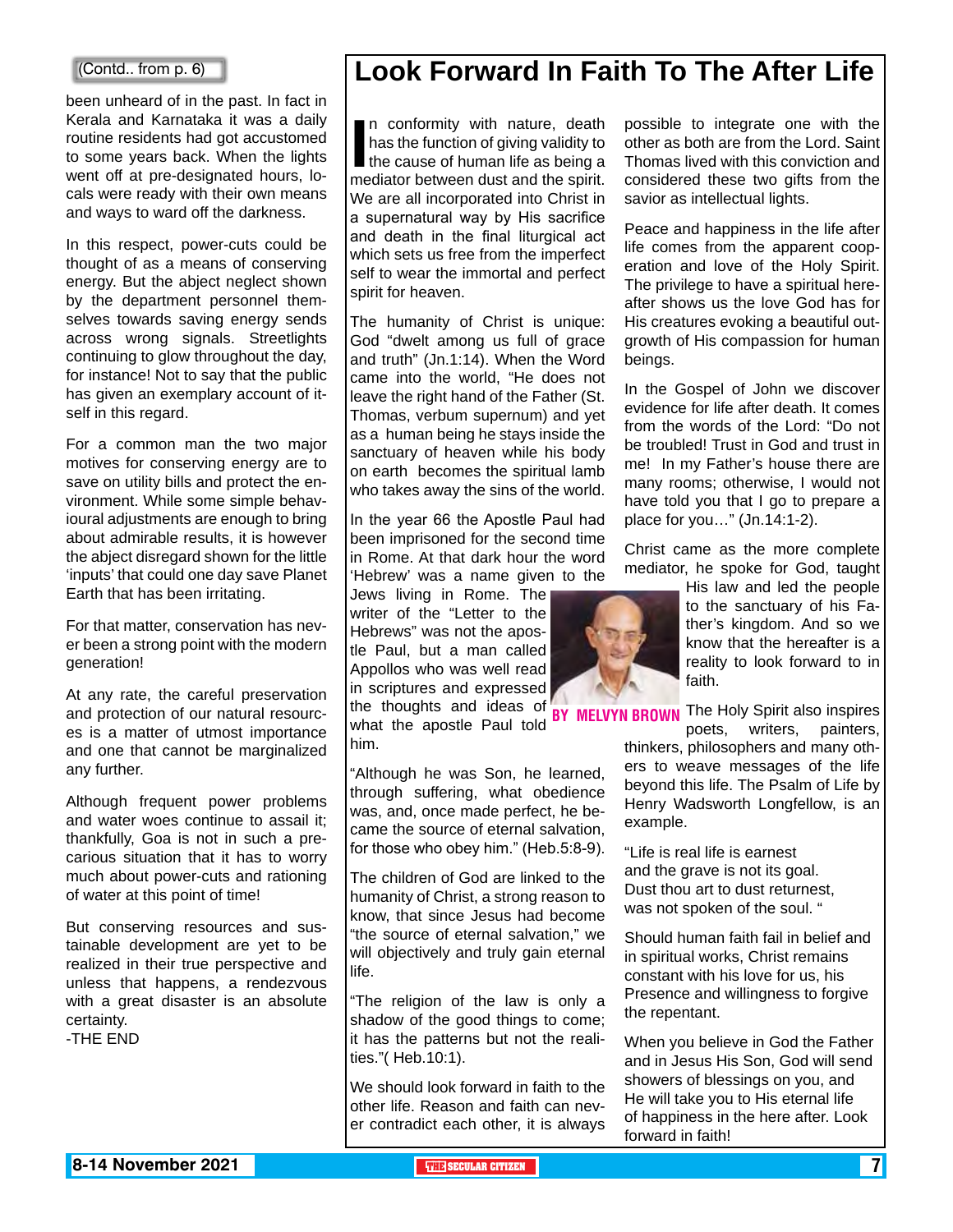

**They say there is always a difference of opinion and conceptualization of various aspects from<br>one deneration to the another. One** ence of opinion and conceptualization of various aspects from one generation to the another. One such institution which has been rapidly changing and perceptions differing is that of Marriage.

When I was younger and watched my aunts and uncles enter into nuptial bonds, I would always witness a positive environment where both the bride and groom would look forward to a new beginning and people around spoke very positively about

building a beautiful relationship together. But today the scenes have completely changed, when someone is about to get married the first comment murmured by most of them is "Game over" it's the end.

#### **Well, is it really an end of good life?**

Recently I spoke to one of my friends who was married with a kid, on enquiring about her life she promptly told me that she was very unhappy and regretted marrying and having a kid early. I was taken back because I knew that her husband was a good man and the

concept of bad marriage was never in the picture. She then told me that after delivering the baby her husband had asked her to take a break for few months and concentrate on the kid after which she could resume her work once they could find a reliable care-

> taker to take care of the baby, but she was so upset staying at home and spending time between the four walls that she assumed that the marriage itself was bad. I took a while to make her understand that her husband was definitely not wrong since he had not stopped her from

working but had just asked her to stay back till, they could find good hands and moreover it was the time she had to take care of herself and the baby. She seemed to be not convinced but I was convinced that most of us today term marriage bad just because one's desires are not fulfilled and it has nothing to do with marriage being good or bad.

In the past when we asked small kids what they wanted to become in the future many of them promptly would say they wanted to be married but to-

day you ask any kid irrespective of the gender the first response we hear is, no we don't want to get married and waste our life but we want to become something in life. Well, it's a sad state that the idea of marriage being bad is filled into the minds of youngsters who grow up with the same attitude and end up having bad and failed relationships.

When I announced to my friends that I would be married at an age of 25 some of them laughed and made fun and told me that it was my end and the rest of my life I would take care of my husband and children which was definitely not the case. Marriage for me till today has been the most beautiful journey. Yes, like any couple we have had our own ups and downs, we have had bitter fights, we have yelled and cried but we have also stood beside each other no matter what come may. We have had some of the best moments which we would never enjoy if we weren't united in the holy sacrament of matrimony.

When I ask few of my friends why they choose not to marry they promptly say that marriages we see around are collapsing and they don't want to enter into a relationship and regret. Well, we see marriages failing is not because there is a fault in marriage but because we fail to select the right person and most of the time, we ourselves fail to be a good spouse. Today most of the youngsters look for unrealistic pleasures from a relationship, they assume that everything would be rosy and when things go a little out of hand they would want to snap out and look for other greener pastures.

I would definitely not want to be judgemental here, I know there are some situations which are out of control and one cannot do much about it but most of the time any marriage can definitely be saved with compromise, understanding, forgiveness and lot of love. Maybe we need to be a good example to our children and take inspiration from our parents and lead a beautiful married life.



**by Sonal Lobo**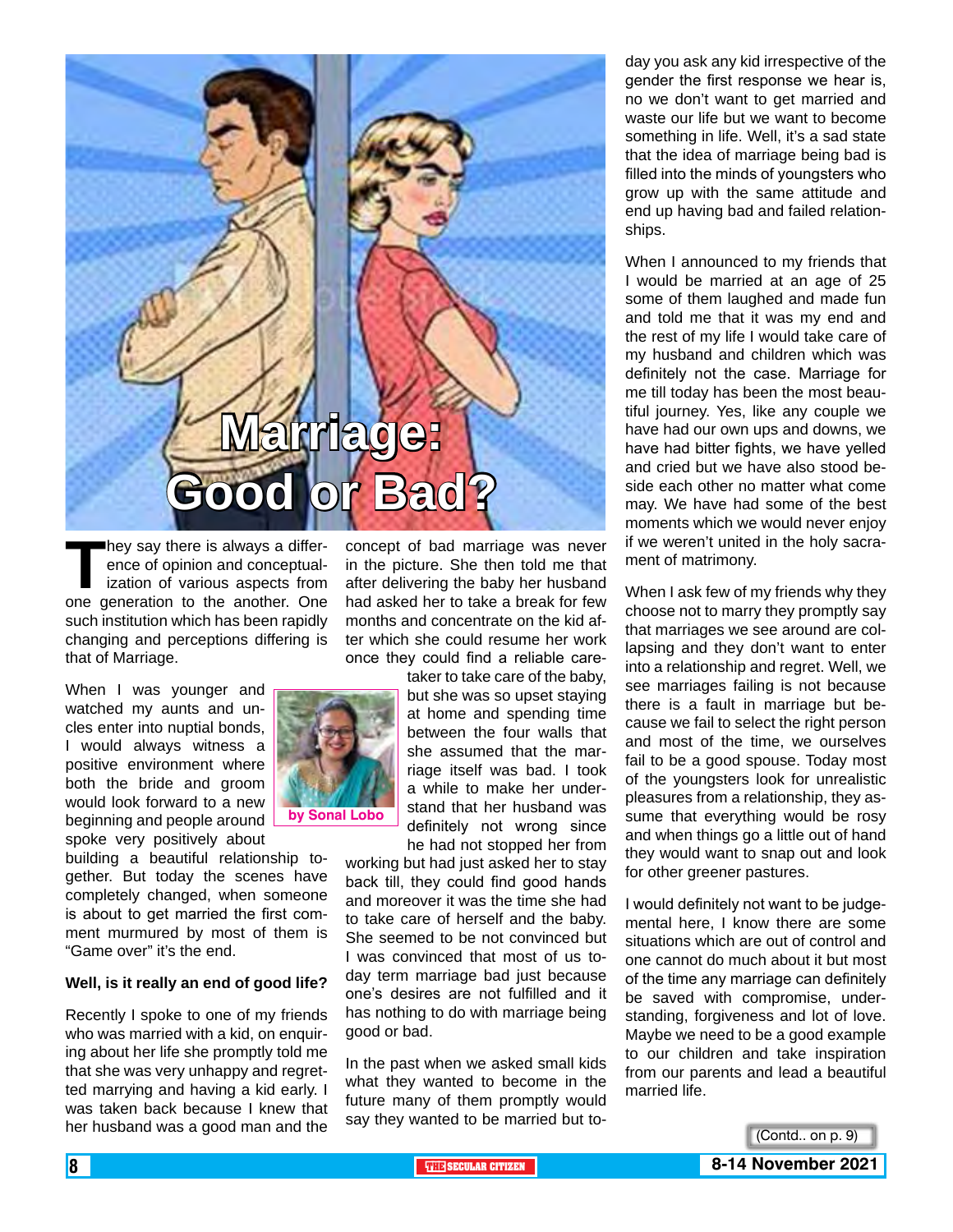#### (Contd.. from p. 8)

No relationship is easy, the relationship between parent and child is often tuff, the friendship between friends is sometimes taxing, the bond we share with our siblings is often complicated and most of us take efforts to keep these relationships, then why do we not take a little extra effort to keep the bond of marriage strong.

I have always admired by parents who have lived close to 34 years together and still growing strong. I have never ever once heard my mother or father complain about each other. Their love and commitment for each other tickles in me an urge to live the same kind of married life. The mistake most of us today do is draw our inspiration and get influenced by the broken marriages we see around, the media and the media persons and their life impact us so much that we make conclusions before actually entering into the bond.

In this article I am definitely not saying that marriage is easy or cake walk, probably if you think logically, it's the most difficult relationship in the world but it is worth it for each and every inch of effort, we put in. I myself am enjoying a beautiful bliss, marriage has made me tremendously strong, I have learnt to tackle situations in life in a calmer and composed manner. Well, I have not given up my passions and desires, it's my husband support and helping hand that motivated me to publish books, it's his encouragement that made me take up chocolate making and awakened the entrepreneur skills in me. Most of all marriage has made me look forward to quiet eve-

nings in my husband's arms giggling and laughing, it's given me a best friend for life.

Through this writing two most important things which I wanted to highlight was firstly marriage is definitely not bad or the end of happiness, but a beginning of a fun filled and satisfying adventure. For a marriage to work we definitely need to put in efforts, at times we may have to say yes when we wish to say no, we may have to give up a little or take in more but all of it will not go waste when you are doing it for the person you love. I wouldn't say one needs to give up self-respect or kill one's dream to be married, but rather when there are situations which demands nothing but a little compromise and adjustments let's not fail to do so and save our marriage. Secondly let us make a wise choice when we are selecting our life partner. Most of us today get carried away by looks, money and wealth we fail to analyse whether we will be in the position to spend our life with the person for the rest of our days. Let us learn to make a good choice and select a person who suits our temperament and try leading a beautiful married life.

Next time if any of your friend or relative is moving ahead to get married don't tell them it's end of their life, but tell them how beautiful marriage is. Try creating a positive environment so that the young couple would enter the holy sacrament fearlessly and remain happy and contended forever and also the coming generations would learn to respect and preserve the sanctity of marriage.



**Tel.: +91-9820485389 / 9820473103** Email: **royalchristianfamily@gmail.com** Website: **www.royalchristianfamily.com**

### **The Two Neighbours**

 Once upon a time, there were two neighbours living next to each other. One of them was a retired teacher and another was an insurance agent who had a lot of interest in technology. Both of them had planted different plants in their garden. The retired teacher was giving a small amount of water to his plants and didn't always give a full attention to them, while the other neighbour interested in technology, had given a lot of water to his plants and looked after them too well.

 The retired teacher's plants were simple but looked good. The insurance agent's plants were much fuller and greener. One day, during the night, there was a heavy rain and a wind due to a minor storm. Next morning, both of the neighbours came out to inspect the damage to their garden. The neighbour who was an insurance agent saw that his plants came off from the roots and were totally destroyed. But, the retired teacher's plants were not damaged at all and were standing firm.

 The insurance agent neighbour was surprised to see it, he went to the retired teacher and asked, "We both grew the same plants together, I actually looked after my plants better than you did for yours, and even gave them more water. Still, my plants came off from the roots, while yours didn't. How is that possible?"

 The retired teacher smiled and said, "You gave your plants more attention and water, but because of that they didn't need to work themselves for it. You made it easy for them. While I gave them just an adequate amount of water and let their roots search for more. And, because of that, their roots went deeper and that made their position stronger. That is why my plants survived."

 Moral: This story is about parenting where children are like plants. If everything is given to them, they will not understand the hard work it takes to earn those things. They will not learn to work themselves and respect it. Sometimes it's best to guide them instead of giving them. Teach them how to walk, but let them follow their path.

*—Jubel D'Cruz*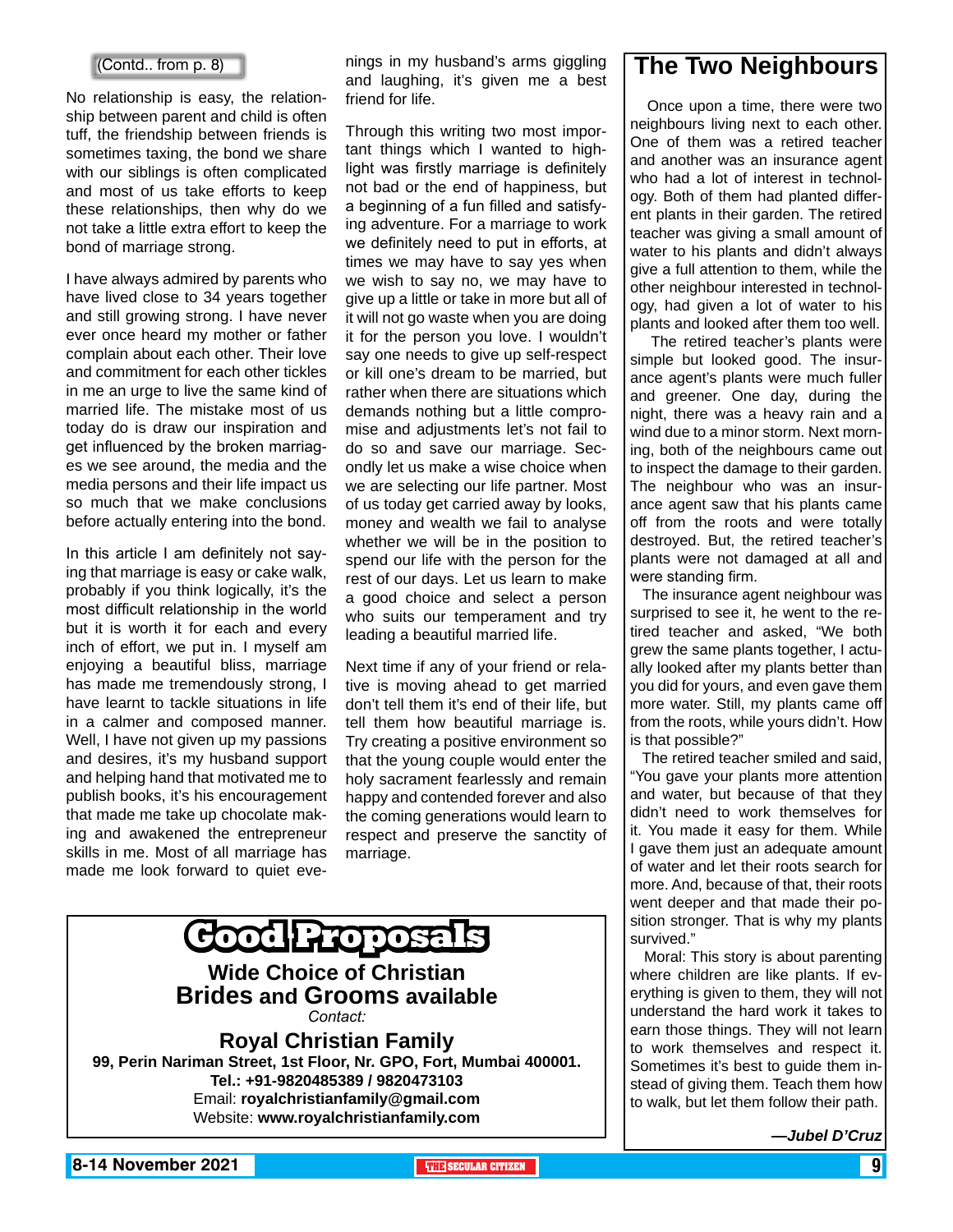# **It's Time to Acknowledge That All Is Not Well**

#### *by Don Aguiar.*

s the Indian Cricket Team took<br>
a knee as display of protest<br>
dia, their own teammate Mohammad a knee as display of protest against racism, here in In-Shami had to face humiliating and brutal abuses owing to the team's loss against Pakistan.

**Showing solidarity towards a fight against racism in some other country while ignoring the communalism in your own country does not make you a Hero, it makes you a hypocrite.**

You have to learn the difference between someone disrespecting you vs. you feeling disrespected. Emotional ears hear from a place of offense. Sometimes it's not what they said, it's what you are triggered by. And unless you know your triggers, you'll see everything as an attack. This is the present situation of members of India's ruling party the BJP brainwashed with their communal agenda.

The idiocy, intolerance and arrogance of some of the new breed of leaders in the BJP seem to have no bounds. They are so drunk on power that they think they can get away with anything – not only verbal violence but also instigating physical violence and even economic terrorism.

In their bid to impose rigid cultural uniformity on Hindu society, they are hurting the soul of Hinduism, which is its incredible diversity and its widely admired spirit of tolerance and respect for other faiths and cultures. They are also hurting the soul of India, which prides in its even greater diversity and is universally admired for its commitment to unity in diversity.

Furore against Fabindia ad is dispiriting. This Diwali let light fall on darkened minds.

It is pertinent to note that the Constitution speaks of cherishing & protecting our 'composite' culture - a blending of great minds, traditions & beliefs. The Constitution doesn't talk of 'Hindu' culture. Nor did the Fabindia in its impugned caption. The company rightly spoke of 'Indian' culture.

Diwali is a festival of lights. Let light fall on darkened minds & let's rejoice, intermingling with faiths & traditions of all kinds.

When I celebrate Christmas at home, my Christian friends never complain that I do so in a non-abrahmic way. When my Muslims friends greet me on Diwali, Holi or Dussehra, I do not insist that they do so in a strictly "Hindu" way.

Do they even realise that they, and others like them in the BJP, are breaking up our country "into fragments" by erecting "narrow domestic walls"?

#### **Which takes us to the prognosis - PITY THE NATION (After Khalil Gibran)**

Pity the nation whose people are sheep And whose shepherds misled them Pity the nation whose leaders are liars Whose sages are silenced And whose bigots haunt the airwaves Pity the nation that rises not its voice Except praise conquerors And acclaim the bully as hero And aims to rule the world By force and by torture Pity the nation that knows No other language but its own And no other culture but its own Pity the nation whose breath is money And sleeps the sleep of the too well fed Pity the nation oh pity the people, who allow their rights to erode, and their

freedoms to be washed away My country, tears of thee Sweet land of liberty!

True to Khalil Gibran prognosis, presently the democratic world is completely surprised at the behaviour

of the Indian people who are putting up with intolerance and arrogance of the ruling party – the BJP. The Indian people are in no mood to protest and get the nation back to a secular democratic set up as most of them are busy increasing their wealth, courtesy the ruling party enticement. Of late the Indian Prime Minister when on visit to a foreign democratic country is berated on his style of autocratic functioning, and given a lesson in democracy and human rights.

A recent example given to the Indian Prime Minister was of the communal riots in Bangladesh which happens very rarely compared to India where it is a daily common mode of the ruling party – the BJP – to terrorise, destroy places of worship, lodge false police complains on conversion, etc.

The united Bengal – Bangladesh and the Indian state of West Bengal – is historically known for the worst events of communal violence in world history. But this time, the Bangladesh government led by Prime Minister Sheikh Hasina, political parties, journalists and opinion makers all spoke in unison against the attacks on Hindus.

The opposition to the communal violence was so united that it is not easy to find even fringe voices supporting anti-Hindu violence. The Bangladesh public sphere spoke in one voice.

This is not the case in India…… Bangladesh can teach India how to handle hate crimes.

The way Bangladesh responded to the religious violence against Hindu minorities has set a template for all liberal democracies of the world. It did not go for split-screen debate of bothsiderism. The condemnation was unequivocal and universal.

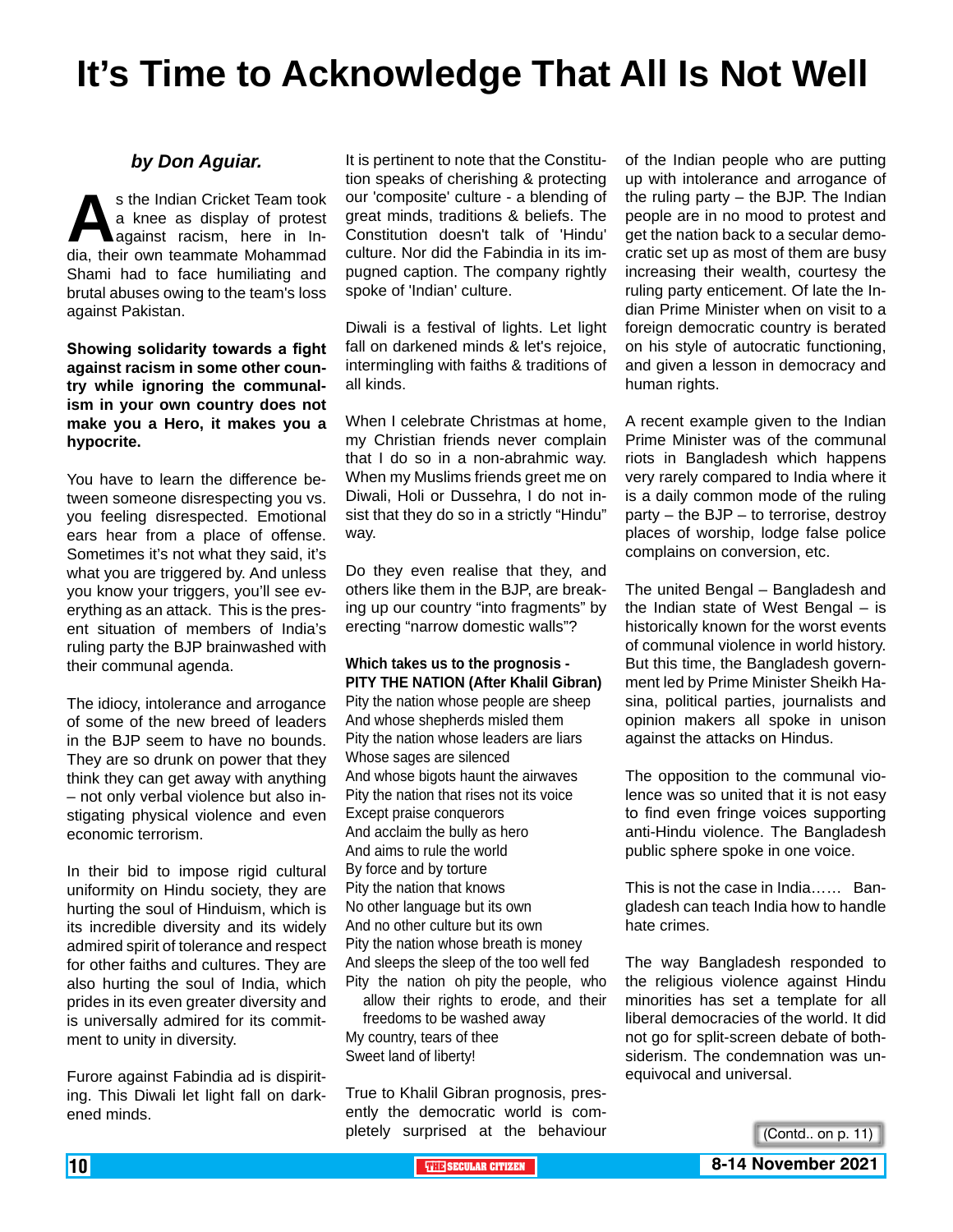#### (Contd.. from p. 10)

India is now rated as an 'electoral **A short story for our times**\* autocracy' which means that people in India are less free today than they were earlier. Autocracy means a system of government by one person with absolute power, and in this case it is Modi. It is more or less like dictatorship with restrictions on various things like freedom of speech, society groups and pressure groups and so on.

A Nation is not defined by violent acts of bigotry. A Nation is defined by how it responds to violent acts of bigotry. And while we the people of India are in sleeping mode, Modi continues his autocratic functioning for a Hindu Rashtra.

Modi has turned India the world's largest democracy into an autocracy which is now only a partly free country from being a free country earlier. There is rising violence and discriminatory policies on the minority population, crackdown on expression of media, civil society groups, protestors, and people have been punished for speaking up, etc. there are misuse of laws for sedition, counter terrorism, communalism, and internet shut down and so on to silence those who are critical of the government which have increased manifold resulting in it becoming a censorship country as bad as Pakistan and worse than Nepal. This has specifically happened during the Modi regime.

Does it really mean that India is losing its democratic status or its democracy and the world is ganging up on India?

India is the largest democracy and in a democratic country you have the right and freedom to put your views without fear, right to express, choose your religion, food, dress and so on. If these facts are contrary and critical of India's democratic image. It's time to acknowledge that not all is well.

# **Brotherly Love Like No Other!**

#### *"Brothers aren't simply close; brothers are knit together." – Robert Frost*

**S**hortly before Santiago D'Mello, a<br>widower in Bhate village, passed into eternity, he divided his massive farmland between his two sons, Pascal and Robert, even overseeing the bifurcation of the house he had so lovingly built and its refurbishment on both sides of the divide. The two

brothers, however, after erecting a strong fence around the entire plot, decided to have a low makeshift fence marking the bifurcation of the property, even as they each busied themselves with their own individual lives, making sure to keep in touch. But the touch turned out to be short-lived for the siblings soon had a mis-

understanding over some trivial matter and stopped talking.

As the two brothers got on in age, however, the younger one, Robert, developed a sense of concern for his elder brother. Said he to himself: "I have as much property as Pascal does. However, I am single whereas Pascal has a wife and two children – which is quite a big responsibility. I must consider sharing my largesse with Pascal and his family. Of course, he won't accept it because we are not on talking terms. But I have an idea….!" Very late one night when it was apparent that both houses had their lights switched off, Robert carried a heavy sack of freshly harvested grain on his shoulders and crossing over the low fence soundlessly emptied it into Pascal's barn before turning in for the night.

The next day, a similar thought coursed through Pascal's mind – "I

wonder how Robert is doing these days since the time of our misunderstanding. I am well-off now – I have my wife to look after me, my son and my daughter who are fast growing up and will soon be doing well for themselves. But my brother is all alone no wife, no kids to look after him…. Why do I need so much of grain? I'll go and put a sackful of it in his barn tonight so that at least the sufficiency of grain will be some source of con-



solation to Robert as he gets on in age." And he did precisely that as soon as he was sure that it was well past midnight, even though the two were incommunicado. This went on for about a fortnight, with one brother adding to the stock in the other's barn every alternate night. However, it wasn't

long before both brothers noticed that the stock in their own barn seemed to not lessen at all despite their respective generosity, each wondering as to the reason.

Now it so happened that on the fifteenth day, Pascal, feeling a bit indisposed, couldn't keep his night tryst, but followed up the next night. It was, as usual, past midnight when he loaded the sack of grain on his shoulders and as he proceeded to execute his plan, who did he bump into at the fence but Robert bearing a sackful of grain on his shoulders. Each stunned at seeing the other, no words were exchanged but the chemistry of genuine concern on the part of each for the other had manifested itself that night, a warm bear-hug to the accompaniment of tears sealed the genuineness of their mutual love for aye!

> *\*with names changed for obvious reasons*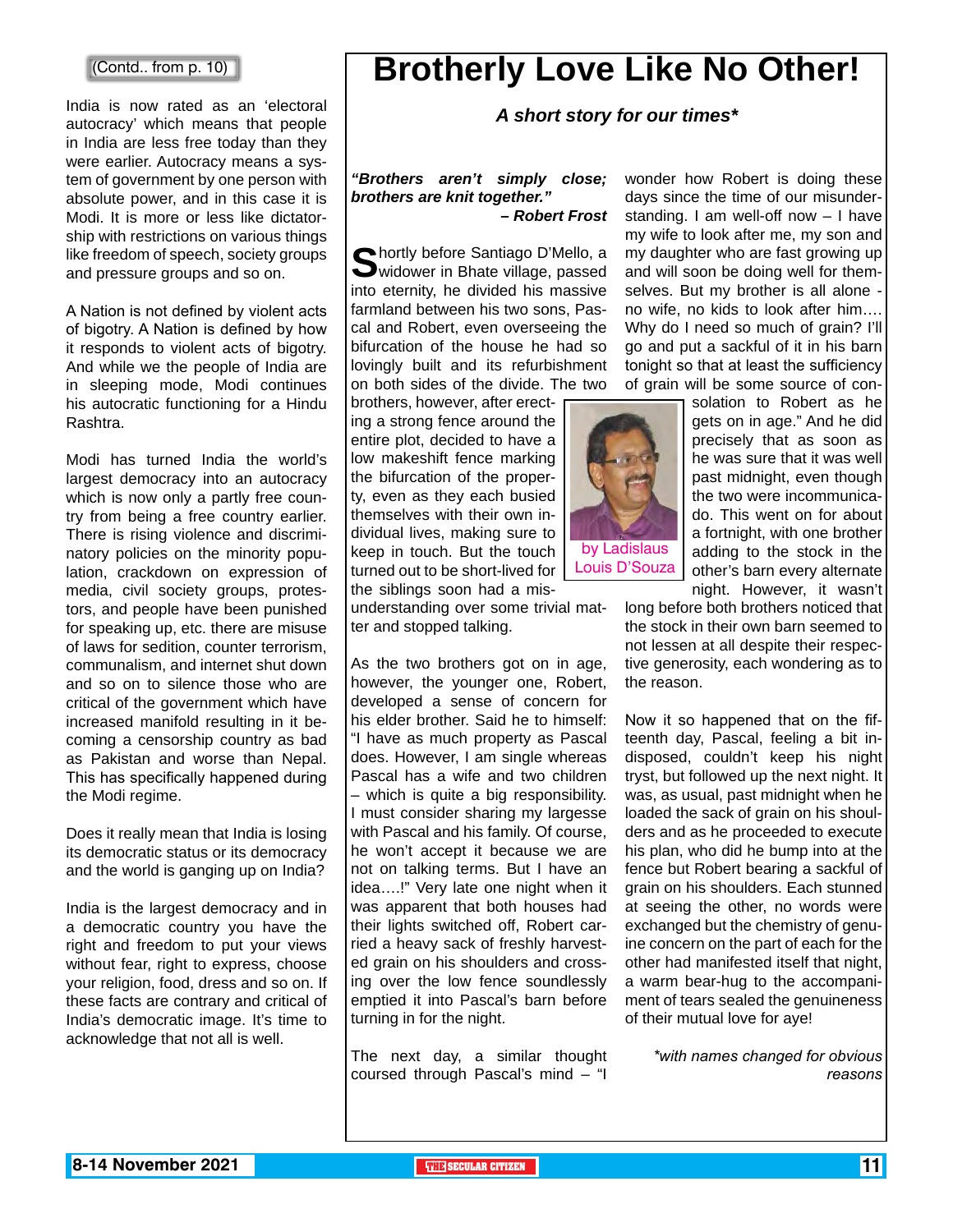When I have money, I have nothing to buy.

When I don't have money, I want everything.

\*\*\*\*\*

#### **Little Jacob**

- Little Jacob is always being teased by the other neighborhood boys for being stupid jew. Their favorite joke is to offer Jacob his choice between a nickel and a dime -- Little Jacob always takes the nickel.
- One day, after Jacob takes the nickel, a neighbor man takes him aside and says, "Jacob, those boys are making fun of you. Don't you know that a dime is worth more than a nickel, even though the nickel's bigger?"
- Jacob grins and says, "Well, if I took the dime, they'd stop doing it, and so far I've made \$20!" \*\*\*\*\*

#### **Custody Case**

- A man and his young wife were in divorce court, but the custody of their children posed a problem.
- The mother gets up and says to the judge that since she brought the children into this world, she should retain custody of them.
- The man also wanted custody of his children, so the judge asked for his justification.
- After a long silence, the man slowly rose from his chair and replied, "Your Honor, when I put a dollar in a vending machine and a Coke comes out, does the Coke belong to me or the machine?"

#### \*\*\*\*\*

#### **Keeping Wife Happy**

- A husband desperate to keep his hot wife happy offers to buy is wife a new car.
- She cutely declines his offer by saying, "That's not quite what I had in mind."
- Frantically he offers her a new house. Again she rejects his offer, "That's
- not quite what I had in mind." Curious, he asks: "What did you have in mind?"
- She retorts, "I'd like a divorce." He answers, "I hadn't planned on spending quite that much."



#### **What is the difference between India and USA?**

An Indian would introduce himself as,"I grew up with 5 brothers and 3 sisters".

An American would say, "I grew up with 5 mothers and 3 fathers". \*\*\*\*\*

#### **India is taking social distancing seriously**

- Citizens without masks were seen getting hard whacks on the behind by policeman with batons as punishment.
- When asked if the punishment was too severe, one constable responded, "Not at all. I'm just flattening the curve". \*\*\*\*\*

**A toothbrush journey in India**

**Very real story...,,**

A Dentist was conducting a global survey- *"How long do you use your Toothbrush...?"*

Chinese: "3 months...!"

American: "1 month...!!"

#### Indian:

"There is no fixed time limit doctor, it may be years...!!! Initially we use it for 'brushing' our teeth; then we use it for 'dying our hair, cleaning comb, cleaning ornaments, cleaning machine parts of our vehicles, cleaning the dirt in between two tiles in bathroom etc etc'. Then when there are no bristles left on the brush, still we do not throw it doctor. we start using it for pushing draw stings in our Pajamas & Petticoats!

#### **When traveling India one of my hostel hosts invited me for his daughters wedding**

At the wedding I shortly got to talk to the bride and I commented her beautiful wedding dress. She said she was the 7th generation who got married in this dress and it was her great great great great grandmother who had the dress made for her wedding back in 1882. \*\*\*\*

**Not a joke but a real incident that happened to an indian acquaintance of mine when he moved to Australia for higher studies..**

So he comes out of the airport and gets into the cab.

The Aussie cab driver asked where he is from ?

He replied 'India '.

The cab driver asked ' So did you come to die?'

He froze as it was the times when there were racial attacks by white Aussies on people of indian descent .

It was only few weeks later, he realised that the driver actually asked " Did you come today?' \*\*\*\*

**Traffic laws:** Britain: Drive on the left side

Europe and America: Drive on the right side

India: what's a "traffic law"? \*\*\*\*

Interviewer: Where were you born? Me: in India

Interviewer: oh, which part?

Me: What 'which part' ..? Whole body was born in India. \*\*\*\*

#### **Johnny walks in the room and looks at his wife and says**

"baby. if you were in India they would worship you"

His wife responds while blushing "does that mean I'm a goddess"

He smiles and says "no you're a cow" \*\*\*\*

\*\*\*\*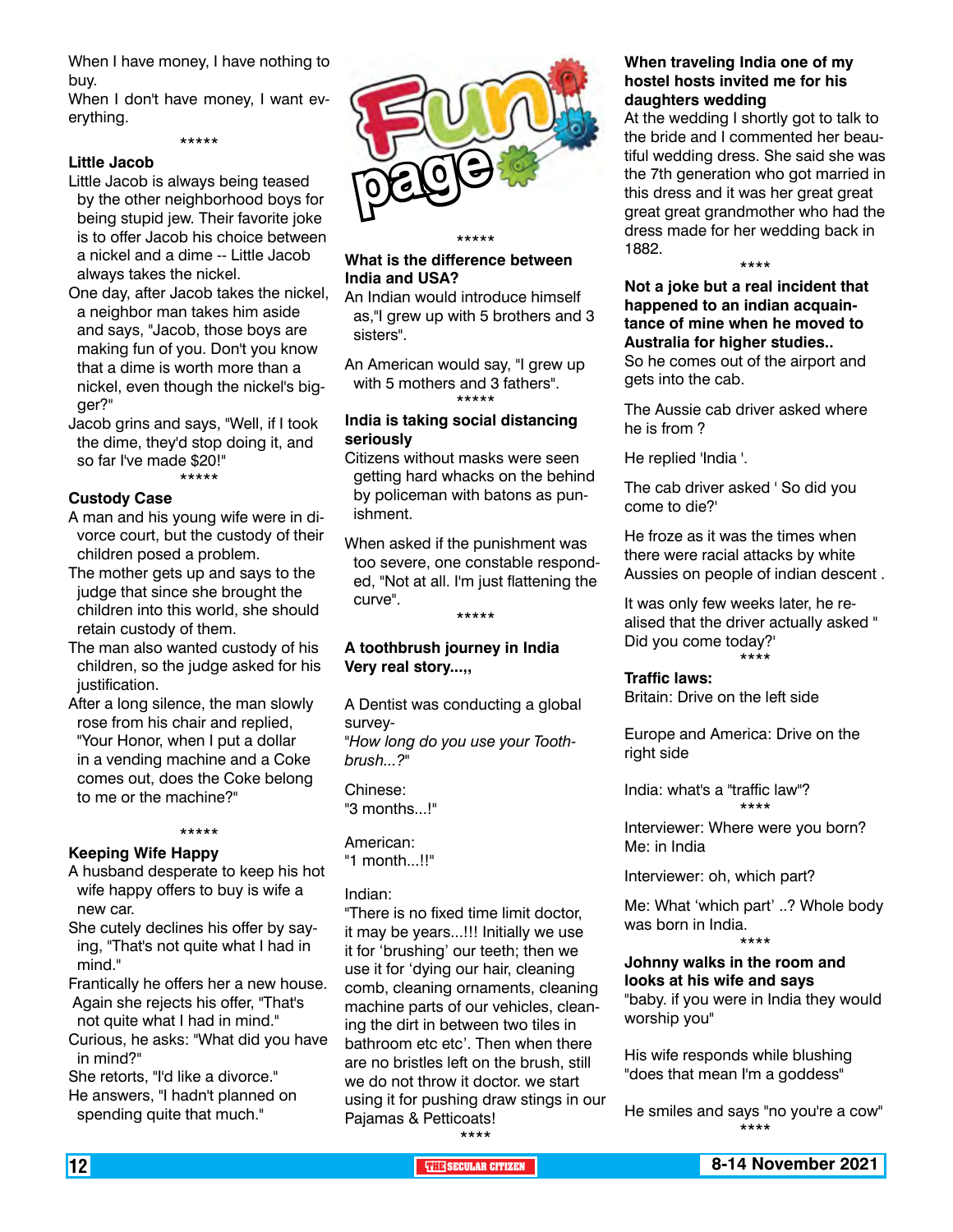## **17 Deft Definitions!**

- **\*Cigarette:** A pinch of tobacco rolled in paper with fire at one end and a fool at the other!
- **\*Marriage:** An agreement wherein a man loses his bachelors degree and a woman gains her masters!
- **\*Conference:** The confusion of one person multiplied by the number present!
- **\*Compromise:** The art of dividing a cake in such a way that everyone believes they got the biggest piece!
- **\*Tears:** The hydraulic force by which masculine will-power is defeated by feminine waterpower!
- **\*Classic:** A book which readers praise but never read!
- **\*Smile:** A curve that can set a lot of things straight!
- **\*Office:** A place where you can relax after strenuous home work!
- **\*Yawn:** The only time when married couples ever get a chance to open their mouths wide!
- **\*Experience:** The name people give to their common mistakes!
- **\*Diplomat:** A person who tells you to go to hell in such a manner that you look forward to the trip!
- **\*Optimist:** A wise fellow while falling from the Eiffel Tower midway says 'See, I am not injured yet'!
- **\*Miser:** A person who lives poor so that he/she could die rich!
- **\*Boss:** Your senior who is early when you are late and late when you are early!
- **\*Politician:** One who shakes your hand before elections and your confidence later!
- **\*Doctor:** A physician or surgeon who kills your ills by pills and then kills you by his bills!
- **\*Paper:** Past is a 'waste paper'! Present is a 'news paper'! Future is a 'question paper'! – A.P.J. Abdul Kalam!

*Dr. Hazel Colaso, Bandra (West), Mumbai.*



#### **Ingredients:**

- 1 cup boiled rice
- ¼ cup urad dal
- ½ cup boiled rice powder
- 1 tin coconut milk (or as required)
- 2 tsp sesame seeds
- 2 tsp cumin seeds
- 1 tsp salt

#### **Method:**

- Wash the 1 cup rice and soak it in medium hot warm water for a minimum of one hour.
- Wash the urad dal, wipe it dry and roast and grind it to a fine powder. Wash the boiled rice (for powder) and roast lightly and grind to a fine powder.
- Drain the water from the rice and grind with as much coconut milk as required to a smooth paste, keeping it thick. Do not add water. Remove to a plate.
- Add the urad dal and rice powder, cumin seeds, sesame seeds and salt and mix well and knead to a smooth dough.
- Form into chaklis using the chakli mold and deep fry in hot oil till crisp and light brown. Remove and store in an airtight container when completely cool.

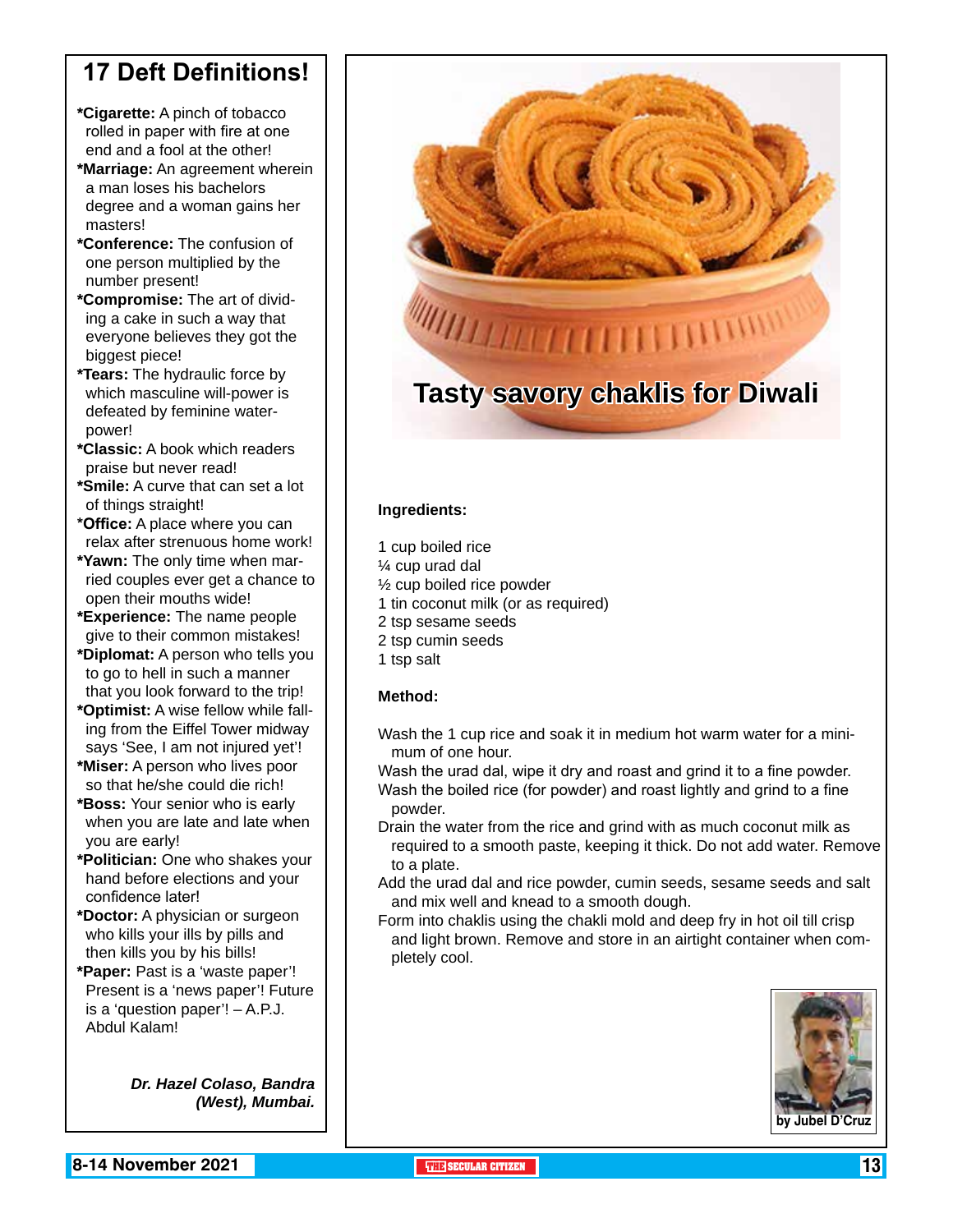

**In Christianity, the peacock is a symbol of eternal life.**

The national bird of a country is<br>a designated representative of<br>that country's fauna. It is cho-<br>sen on the basis of the unique qualia designated representative of that country's fauna. It is chosen on the basis of the unique qualities that the bird may symbolize. It should uphold certain core qualities or values of the nation it belongs to.

The national bird should be a prominent feature in the cultural history of the country. Another point in favor of being chosen as the national bird is the beauty that it embodies. The indigenous nature of the bird is another point while it is being considered as the na- C.K. Subramaniam tional bird. Being designated

as a national symbol affords the bird a special status with increased awareness and dedicated conservation efforts.

Peafowl is a common name for three species of birds in the genera Pavo and Afropavo of the Phasianidae family, the pheasants and their allies. Male peafowl are referred to as peacocks, and female peafowl as peahens. In 1963, the peacock was declared the National Bird of India because of its rich religious and legendary involvement in Indian traditions. The criteria for this choice were many. The bird must be well-distributed within the country so it could be truly national. It must be recognizable to the common

man.

National bird of India is the Indian Peafowl commonly termed as a Peacock. Vividly colorful and exuding oodles of grace, the Indian Peafowl commands a lot of attention. The peacock and

its colors are synonymous with Indian identity. It is indigenous to India and Sri Lanka, but now features in countries all over the world. Peacocks are sometimes domesticated and kept in the garden for aesthetic purposes.

Threats towards the Indian peafowl arise due to the demand for the beautiful feathers to be used for decorative purposes. They are hunted and killed by poachers for meat as well. They can be a nuisance when inhabiting near farms as they prefer to feed on crop grains. They can be hunted down for the reasons stated above although that is not a common practice.

The Indian peafowl has been granted special conservation efforts owing to its status as the National Bird of India. Hunting of the national bird is illegal. Peacock symbolism: Vision, Royalty, Spirituality, Awakening, Guidance, Protection and Watchfulness. In Greek - Roman mythology the Peacock tail has the eyes of the stars.

The peacock has been a prominent feature in Indian literature as its resplendent beauty is a source of inspiration for many. In popular legends, when the peacock displays its glorious plume, it's a sign of rain. They have an iconic status as a carrier animal. The peacock and its feather motifs are prominent features in Mughal architecture. The peacock and the peacock feather is still a popular motif to be used in logos, textile patterns as well as designs.

The Indian peafowls are best known for the beautifully elegant display of feathers the evolution of which is believed to be driven by sexual selection. The peacocks spread their train in the shape of a fan and quivered them during the courtship display. It is believed that the number of eye spots in a male's courtship display determines his success in mating. Peafowls are omnivorous in their feeding habit and survive on insects, seeds, fruits and even small mammals. They forage on the ground in small groups which have a single male and 3-5 females.

They roost as a group as well on the upper branches of a tall tree to escape predators. When agitated they will prefer to flee by running, rarely opting to take a flight. The males are surprisingly agile on foot despite the long train. The 'eyes' in the peacock's tail feathers symbolise the all-seeing Christian God and – in some interpretations – the Church. A peacock drinking from a vase is used as a symbol of a Christian believer drinking from the waters of eternal life. Peacocks are part and parcel of our country and we like the bird for its wisdom and colorful nature. It is rightly called the National Bird of India. Everything is connected deeply to roots and has a unique way of its origin. There is nothing without meaning. We all know about the national bird of India- Peacock and adore its beauty. Its head, neck, feathers, in fact almost every feature captures one's eye.



14 **THE SECULAR CITIZEN 8-14 November 2021**

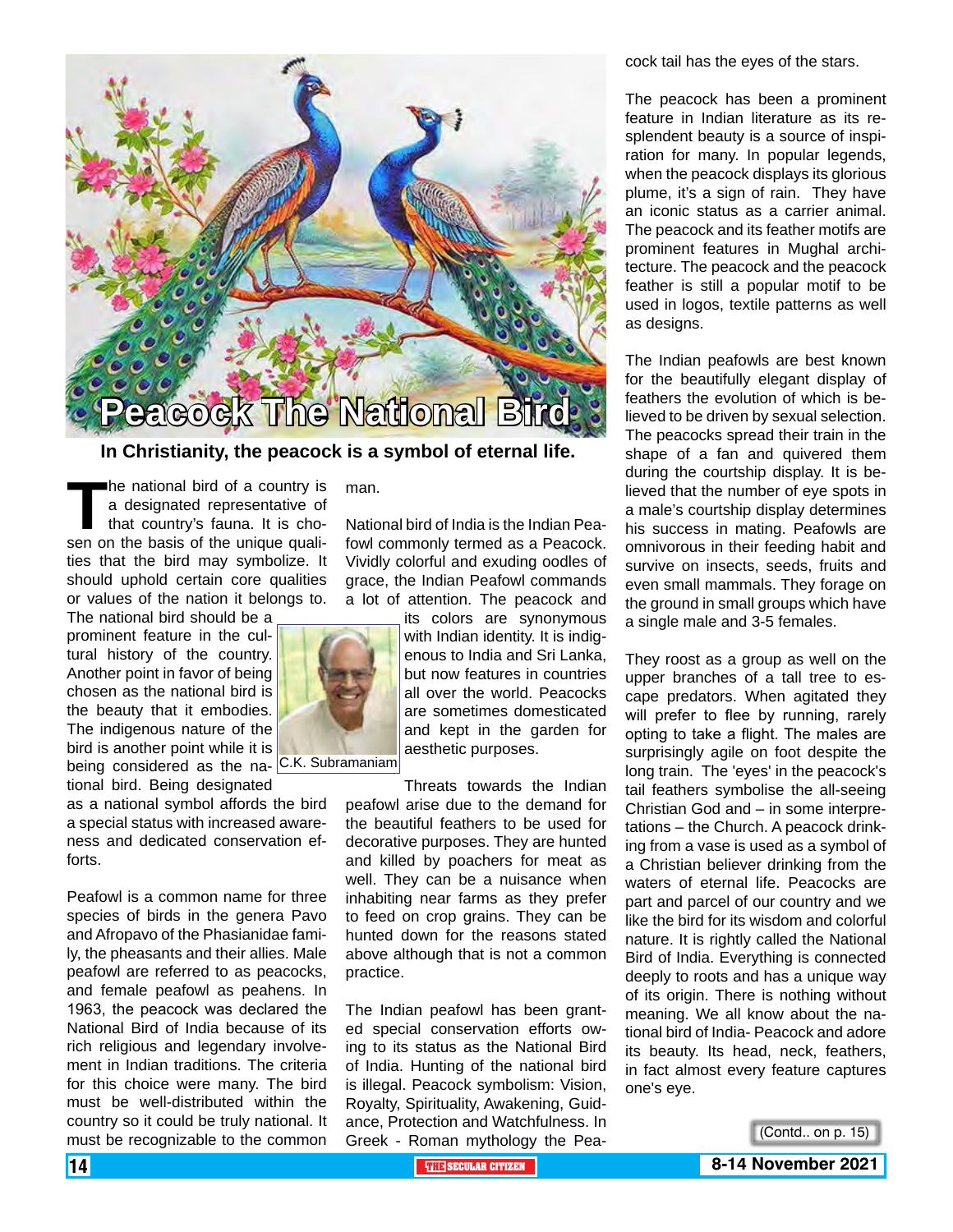The peacock's feather in all ages has been considered as a sign of beauty and knowledge, beauty because it is beautiful, knowledge because it is in the form of an eye. People keep the peacock feathers in their houses because it is believed that keeping peacock feathers at home brings good luck and prosperity in the house. The feather of the peacock has extraordinary powers, They give hypnotizing powers to the wearer. They stand for beauty, richness in life, Felicity and joy. The dark colours in it stand for sorrow, sadness and the bright colours for happiness. The eyes in the feathers are seen on both the sides, which commonly do not occur. It is very rare in nature.

The peacock is also considered to be a bird of protection and safeguarding. The feather protects one from evil eyes and destroys all negativity like anger, greed, and jealousy. They also have the power to get away from the bad influences of the planets. This bird is also valued as a protection for the psychic self. It brings harmony and joy to our mind. The peacock bird is majestic and proud, with much dramatic expression - the male bird dances for the sake of the female during courting, reminding us of the celebration in life.

Peacock feathers are vastly used in the Vastu Shastra too. It is said that the South direction represents Lord Kuber and if the feather of the peacock is kept on the southern side of the locker room where you keep your wealth, it increases in leaps and bounds. The peacock is also connected to rain. It is said to be able to foretell rain, by dancing before it pours. And, if a peacock cries more than usual, it is said to foretell the death of someone in the family.

In Christianity, the peacock is a symbol of eternal life. The Peacock symbolism represents the "all-seeing" church, along with the holiness and sanctity associated with it. Additionally, the Peacock represents resurrection, renewal and immortality within the spiritual teachings of Christianity.

# (Contd.. from p. 14) **Matrimonials Matrimonials**

**7259. USA :** Mangalorean Roman Catholic Spinster, (Born in August 1994), Ht. 5' 3", Wt.70 kgs, Wheatish Complexion, Edn. Graduate, working. Contact email :

sevu.sequeira@gmail.com

**7128. MUMBAI :** Affluent business family R.C. East Indian Spinster, (Born in 12-04-1988), Ht. 5' 2", very beautiful and pretty. Edn. MS General Surgeon, Doctor by profession. Contact email : drvd2019@gmail.com

**7258. MUMBAI :** Mangalorean Roman Catholic Spinster, (Born in September 1993), Ht. 5' 5", Wt.58 kgs, Wheatish Complexion, Edn. Post Graduate, Content Ptofessional in a reputed MNC and freelancing as a copywriter ad social media Professional. Contact email : forheralliance@gmail.com

**7244. MUMBAI :** Goan Roman Catholic Spinster, (Born in August 1992), Ht. 5' 4", Wt. 54 kgs, Edn. Chartered Accountant and M.Com., Employed in one of the Top reputed companies in Mumbai. Well cultured and good family background. Only Child. Contact email : fionadesouza18@gmail.com

**7199. BANGALORE :** Mangalorean Roman Catholic Spinster, (Born in January 1990), Ht. 5' 2", Wt. 53 kgs, Fair Complexion, Edn. Master's in Mass Communications (NTU, Singapore) working as a Senior Manager of Corporate Communications in **SINGA-PORE**. Contact email :

mafern.2121@gmail.com

**7243. NEW ZEALAND :** East Indian Roman Catholic Spinster, (Born in December 1996), Ht. 5' 8", Wt. 60 kgs, Fair Complexion, Edn. B.Sc., Nursing, Profession : Staff Nurse. Ready to settle in New Zealand. Contact email : sales@nomaplastechind.in

**7066. MUMBAI :** Mangalorean Roman Catholic Spinster, (Born in June 1987), Ht. 5' 4", Wt. 78 kgs, Fair Complexion, Edn. B.E., (EXTC) M.S. (International Business Management), working as a Consulting Manager. Contact email : l2018anselm@yahoo.com

**7240. PUNE :** East Indian Roman Catholic Spinster, (Born in October 1987), Ht. 5' 7", Wt. 65 kgs, Very Fair Complexion, Edn. MBA, working as a Finance Executive. Contact email :

angelina0134@gmail.com

**7234. MANGALORE :** Mangalorean Roman Catholic Spinster, (Born in November 1993), Ht. 5' 4", Wt. 60 kgs, Fair Complexion, Edn. MBBS, MD (ongoing), Doctor by profession. Contact email : samaddy2013@gmail.com

**7230. MUMBAI :** Silm, Smart, Beautiful Roman Catholic Spinster, (Born in August 1995), Ht. 5' 7", Wt. 50 kgs, Fair Complexion, Edn. B.Com., working in Pharmaceutical Company. Contact email : alex1947@rediffmail.com

**7065. MUMBAI :** Mangalorean Roman Catholic Spinster, (Born in December 1989), Ht. 5' 7", Wt.69 kgs, Fair Complexion, Edn. M.Sc., & Dip. in Clinical Research, working as Business Process Lead in TCS. Contact email : mendonca\_luke@yahoo.co.in

**7214. MUMBAI :** Goan Roman Catholic Spinster, (Born in October 1986), Ht. 5' 4", Wt. 52 kgs, Fair Complexion, Edn. CA CFA Ms Finance M.Com., working as a Senior Manager. Contact email : frfernandes020@gmail.com

**7210. AURANGABAD :** Mangalorean Roman Catholic Spinster, (Born in January 1994), Ht. 5' 5", Wt. 50 kgs, Fair Complexion, good looking, beautiful, Coming from business family, Edn. Chartered Accountant, C.A. by Profession. Contact email : putturaurangabad@gmail.com

**7182. MUMBAI :** Mangalorean Roman Catholic Spinster, (Born in October 1992), Ht. 5' 4", Wt. 72 kgs, Wheatish Complexion, Edn. B.Com., C.A., working as Asst. Manager in TATA Company. Contact : email : matrimonialp27@gmail.com

**7160. MUMBAI :** Mangalorean Roman Catholic Spinster, (Born in September 1988), Ht. 5' 7", Fair Complexion, Edn. BMS, working as a Senior Merchandiser in a Global Retail Company in Dubai. Contact email : prislobo10@gmail.com

**7126. U.S.A. :** Mangalorean Roman Catholic Spinster, (Born in January 1992) from Mumbai, Ht. 5' 7", Wt. 60 kgs, Fair Complexion, Edn. B.E. (Computers) from Mumbai, M.S. (Information Systems) from US. Possesses H1B visa and is working as a Technical Analyst with an MNC in USA. Contact email : wilfyjoy1315@gmail.com or call +91 98603 02527 / + 91 9970172527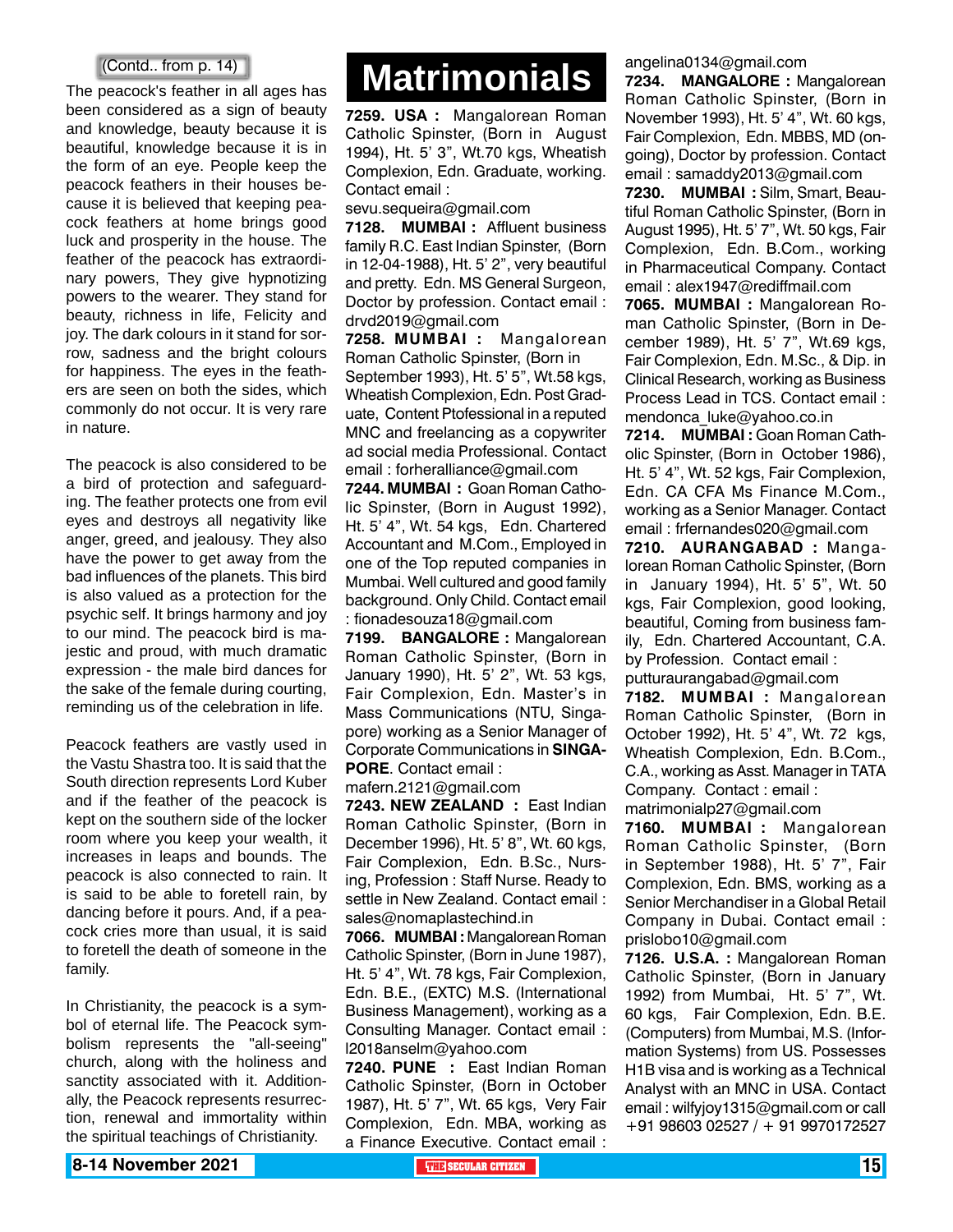# **Royal Christian Family MATRIMONIALS - GROOMS**

**7242. MUMBAI :** East Indian Roman Catholic Bachelor, (Born in December 1992), Ht. 5' 8", Wt. 60 kgs, Fair Complexion, Edn. MCA / MCS, working as a Software Developer. Contact email : mayapereira\_2000@yahoo.com

**7152. MUMBAI :** Mangalorean Roman Catholic Bachelor, (Born in December 1989) Ht. 6', Wt. 70 kgs, Fair Complexion, Edn. B.Com., having business. Contact email :

emi\_dalmeida@yahoo.com **7185. MUMBAI :** Goan Roman Catholic Bachelor, (Born in October 1984) Ht. 5' 10", Wt. 72 kgs, Wheatish Complexion,Edn. B.Com., working for Bank. Contact email :

shaun.neo00.outlook.com

**7136. HYDERABAD :** Anglo Indian RC Bachelor, (Born in July 1988) Ht. 5' 8", Wt. 80 kgs, Wheatish Complexion, Edn. Post Graduate, having own business. Contact email : phillipctocher@gmail.com

**7226. CANADA :** Canadian Citizen Mangalorean Roman Catholic Bachelor, (Born in August 1990), Ht. 5' 4", Wt. 59 kgs, Fair Complexion, Edn. M.Sc., in Environmental Science and in Energy Management postgraduate degrees from the University of Toronto. Working for a reputed company as Energy Management Analyst in Totonto. Contact email : francisper@gmail.com

**7241. POO NA :** Goan Roman Catholic Bachelor, (Born in June 1988), Ht. 5' 7", Wt. 65 kgs, Wheatish Complexion, Edn. B.Com., Post Graduation Banking and Finance, working for Bank. Contact email :

matri0688@yahoo.com

**7233. MUMBAI :** East Indian Roman Catholic Bachelor, (Born in March 1983), Ht. 6' 1", Wt. 83 kgs, Fair Complexion, Edn. HSC, IHM, IT., working as a Instrument Tech., work-

#### **Important Notice**

Telephone no. of candidate will be printed only with the consent of members. For Tel. Nos. Please contact: +91- 9820473103 / 9820485389 or Email : royalchristianfamily@gmail.com

ing offshore (Rigs). Contact email : bragandcruz@rediffmail.com

**7151. MUMBAI :** Goan Roman Catholic Bachelor, (Born in May 1990) Ht. 5' 8", Wt. 65 kgs, Wheatish Complexion, Edn. Masters in Marketing, Working as a Asst. Marketing Executive. Contact email : emanuelfindz90@gmail.com

**7130. DUBAI :** Mangalorean RC Divorcee, (Born in July 1972) Ht. 5'11", Wt. 80 kgs, air Complexion, handsome, simple down to earth, Edn. B.E. (Mech.), Working as an Engineer. Contact email : francisdsouza472@gmail.com OR 00971501532702

**7144 POONA :** Goan RC Bachelor, (Born in October 1985) Ht. 5' 5", Wt. 60 kgs, Wheatish Complexion, Edn. Hotel Management Graduate, working as an Executive. Contact email : merrolmenezes@gmail.com

**7004. MUMBAI :** Tamilian Roman Catholic Bachelor, (Born in August 1988), Ht. 5' 7", Wt. 90 kgs, Wheatish Complexion, Edn. B.E. (Inst.) MBA, working as a Sales Engineer. Contact email : amarian1988@gmail.com OR 9967657806

**7212. MUMBAI :** East Indian Roman Catholic Bachelor, (Born in February 1991), Ht. 5' 8", Wt. 70 kgs, Wheatish Complexion, Edn. Bachelor of Arts, B.H.M.S., Luzern, Switzerland, working as a Restaurant Supervior. Contact email : noellyn\_pE@hotmail.com

**7180. U.K. :** Goan Roman Catholic Bachelor, (Born in September 1982) Ht. 6', Wt. 77 kgs, Fair, Edn. Chartered Accountant, Profession : Director Insurance Company. Contact email : russ\_dsouza@yahoo.com

**7172. MUMBAI :** Goan Roman Catholic Bachelor, (Born in August 1992 ) Ht. 6' 1", Wt. 90 kgs, Fair, Edn. Graduate, Diploma in Social Communications in Sophia and then done a Fellowship with

#### To Place Your Matrimonial Advertisement Call: +91 - 9820485389 or 9820473103

Check your email at least once a week. Members are requested to inform us when they are settled, so that publication of

their details can be discontinued.

Piramal House of Leadership. Working with an NGO - sports foundation. Contact eamil :

florencemendonca@rediffmail.com **7146. MUMBAI :** East Indian RC Bachelor, (Born in July 1988) Ht. 5' 10", Wt. 79 kgs, Fair Complexion, Edn. B.E. (Mech), + PG course in Finance, working as a Asst. Manager in MNC. Contact email :

lenin.pdsouza@gmail.com

**7132. MUMBAI :** Goan RC Bachelor, (Born in January 1987) Ht. 5'8", Wt. 72 kgs, Fair Complexion, Edn. B.A., PG in Advy. / Graphics & Animation, working as a Graphic Designer. Contact email : dcostastephen03@gmail.com

**7159. MUMBAI :** Roman Catholic Bachelor, (Born in September 1982 ) Ht. 5' 5", Wt. 65 kgs, Ethical, Healthy, Simple, Sober, Wheatish, B.E. Software Engineer, works @ Mumbai, 9224335003, mariosofttech@gmail. com seeks matrimonial alliance from Mumbai based Catholic Spinster. Please exchange relevant information. **7168. USA :** US Citizen Goan Roman Catholic Bachelor, (Born in June 1985 ) Ht. 5' 7", Wt. 73 kgs, Fair, Edn. M.Sc., working for a Global Pharmaceutical Company. Contact email :

Ispinto84@gmail.com

**7150. POONA :** East Indian RC Divorcee, (Born in November 1960) Ht. 5' 10", Wt. 69 kgs, Wheatish Complexion, Edn. Graduate Engineer from CWIT University of Pune, working as an Engineer. Contact email : joeskf@gmail.com

**7133. MUMBAI :** Goan RC Handsome Bachelor, (Born in February 1977) Ht. 5'9", Wt. 78 kgs, Wheatish Complexion, Edn. B.Sc., PG, MBA, working as a Sr. Manager in US IT Company. Contact email : trinidade.franco@gmail.com

**If not settled within a year, renew your membership atleast two months in advance to continue the service uninterrupted.**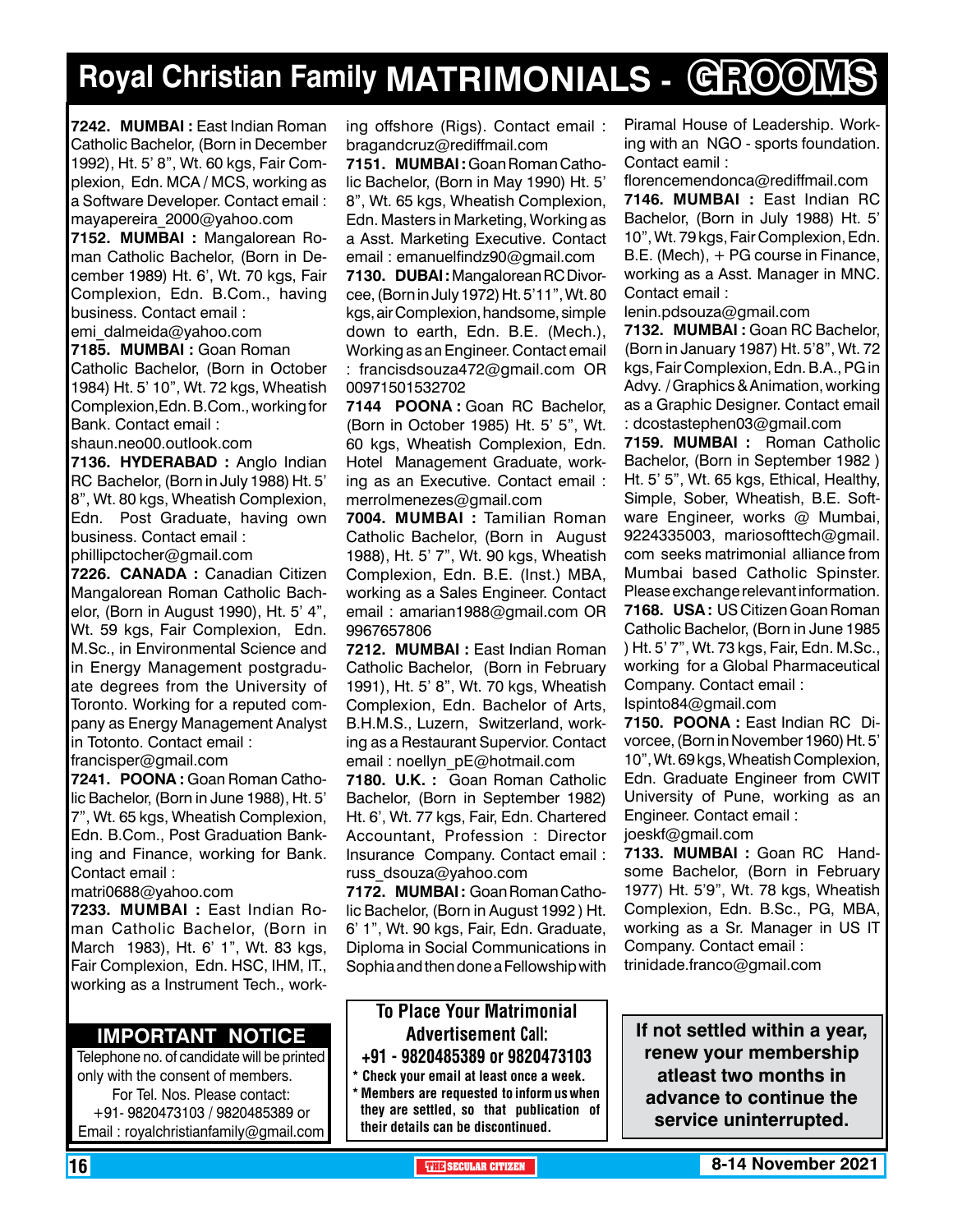# **Royal Christian Family MATRIMONIALS - BRIDES**

**6032 DUBAI :** Goan Roman Catholic Spinster, (Born in April 1976), Ht. 5' 2", Wt. 41 kgs, Wheatish Complexion, Edn. B.A., working as a Secretary. Contact email : track\_1976@ yahoo. com OR 9730454857

**6504. Kuwait :** Mangalorean Roman Catholic Spinster (Born in June 1980), Ht. 5' 5", Wt. 58 kgs, Fair Complexion, Edn. B.Com., Computer, Finance, Banking Marketing Course & Airlines Course completed, employed as a Travel Co-ordinator in Kuwait. Contact Email : lucy777p@gmail.com Tel: 00965-60402765 / 9867308911

**7081 MUMBAI :** Goan Roman Catholic Spinster, (Born in April 1993), 5' 3", Wt. 55 kgs, Wheatish Complexion, Edn. Masters of Dentistry (MDS), Dental Surgeon, Doctor by profession. Contact email : carlferns93@gmail. com

**6741. MANGALORE :** Mangalorean RC spinster, 26 years, 5' 3", Doctor, Qualification : MD. Very fair and beautiful. Belongings to an affluent business family. Email : sona68500@gmail.com **6860 MUMBAI :** Goan Roman Catholic Spinster, (Born in October 1991), Ht. 5' 4", Wt. 55 kgs, Wheatish Complexion, Edn. B.M.M. (Mass Media), working for IT in MNC. Contact email : lgp1891@gmail.com

**6528. DUBAI :** Mangalorean Roman Catholic Spinster, (Born in April 1985) Ht. 5' 7", Beautiful and Fair Complexion, Edn. Masters in Health, Care (MHA), Employed as a Manager in MNC Dubai, is looking for a suitable alliance between the ages of 32 to 36 with a height 5' 10" and above. Kindly respond directly to the party by email : aara8185@gmail.com with your photograph.

**6642 MUMBAI :** Goan Roman Catholic Divorcee, (Born in September 1979), Ht. 5' 3", Wt. 65 kgs, Fair Complexion, Edn. B.Com., working as a Customer Service professional. Contact eamil : sav mon@yahoo.com

**Royal Christian Family Helps In Choosing The Right Life-Partner Serving Since 41 Years** Tel.No. 8291001606

**7014. MUMBAI :** Mangalorean Roman Catholic Spinster, (Born in September 1992), Ht. 5' 1", Wt. 45 kgs, Fair Complexion, Edn. MMS (Finance) working as a Finance Executive in Limited Company. Contact email :

eva\_hpereira@rediffmail.com

**7064. MUMBAI :** Goan Roman Catholic Spinster, (Born in May 1988), Ht. 5' 2", Wt. 50 kgs, Wheatish Complexion, Edn. MBA, working for Private Company as an Accounts Executive. Contact email : cecrc19@gmail.com

**6831. MUMBAI :** Mangalorean Roman Catholic Spinster, (Born in April 1991), Ht. 5' 4", Wt. 54 kgs, Fair Complexion, Edn. B.Com., working as an Senior Associate in Insurance Company. Contact email :

denisdsouza854@gmail.com **6871 MUMBAI :** Goan Roman Catholic Spinster, (Born in January 1989), Ht. 5' 3", Wt. 56 kgs, Wheatish Complexion, Edn. M.A. Teacher by profession. Contact email :

andreaandrade310@gmail.com

**7070. MUMBAI :** Mangalorean Roman Catholic Spinster, (Born in March 1992), Ht. 5' 5", Wt. 48 kgs, Wheatish Complexion, Edn. M.Com., CS., working as a Company Secretary in Private Firm. Contact email :

smile9920@outlook.com

**7256. West Bengal :** Roman Catholic Spinster, (Born in August 1992), Ht. 5' 2", Wt.45 kgs, Very Fair Complexion, Edn. M.A., B.Ed., Teaching in High School. Contact email: vict.raphael@gmail.com

**7255. canada :** Mangalorean Roman Catholic Spinster, (Born in April 1988), Ht. 5' 8", Wt.70 kgs, Wheatish Complexion, Edn. CA., work in Finance with a Bank. Contact email :

#### jovita.ad@gmail.com

**7245. BANGALORE :** Gujarati Roman Catholic Spinster, (Born in April 1985), Only Child, Ht. 5', Wt. 43 kgs,

#### **Important Notice**

Telephone no. of candidate will be printed only with the consent of members. For Tel. Nos. Please contact:

+91- 9820473103 / 9820485389 or Email : royalchristianfamily@gmail.com Wheatish Complexion, Edn. 10 + 2, Architect in German Company. Well settled. Seeks a match willing to settle in Bangalore. Contact email : pmcandy1957@gmail.com

**7201. MUMBAI :** Mangalorean RC Spinster, (Born in November 1992), Ht. 5' 8", Wt. 55 kgs, Fair Complexion, Edn. B.E. in Electronics & Com. working as a Business Analyst. Contact email : ggd\_oman@yahoo.com

**7235. MUMBAI :** Goan Roman Catholic Spinster, (Born in September 1991), Ht. 5' 3", Wt. 100 kgs, Wheatish Complexion, Edn. M.Sc., Asst. Professor by profession. Contact email : jane 21fds@gmail.com

**7177. PUNE :** Goan RC Spinster, (Born in September 1991), Ht. 5' 4", Wt. 60 kgs, Fair Complexion, Edn. Masters in Computer Applications. working for a Software MNC in Pune as a Tech Lead. Contact email : melitta88@gmail.com

**7186. MUMBAI :** Mangalorean RC Spinster, (Born in July 1991), Ht. 5', Wt. 40 kgs, Fair Complexion, Edn. B.Sc., working for an MNC. Contact email : dyna911@gmail.com

**7171 MUMBAI :** Roman Catholic Spinster, (Born in April1994), Ht. 5' 3", Wt. 50 kgs, Fair Complexion, Edn. M.Com., working as an Analyst. Contact email :

patriciaswamy94@gmail.com

**7181. MUMBAI :** Mangalorean RC Divorcee, issueless (Born in April 1974), Ht. 5' 5", Wt. 60 kgs, Wheatish Complexion, Edn. M.Com., working as a H.R. Contact email : roopaferns@ yahoo.co.in

**Registered members can publish their ad in all the 50 issues in a year for Rs. 8000 only.**

If you wish to publish your matrimonial classified advertisement in all the 50 issues in a year, you can do so for an amount of Rs. 8000 only.

### To Place Your Matrimonial Advertisement Call:

- +91 9820485389 or 9820473103
- \* Check your email at least once a week. \* Members are requested to inform us when they are settled, so that publication of their details can be discontinued.

**8-14 November 2021 The Secular Citizen 17 SECULAR CITIZEN** 17 And 2014 **The SECULAR CITIZEN** 17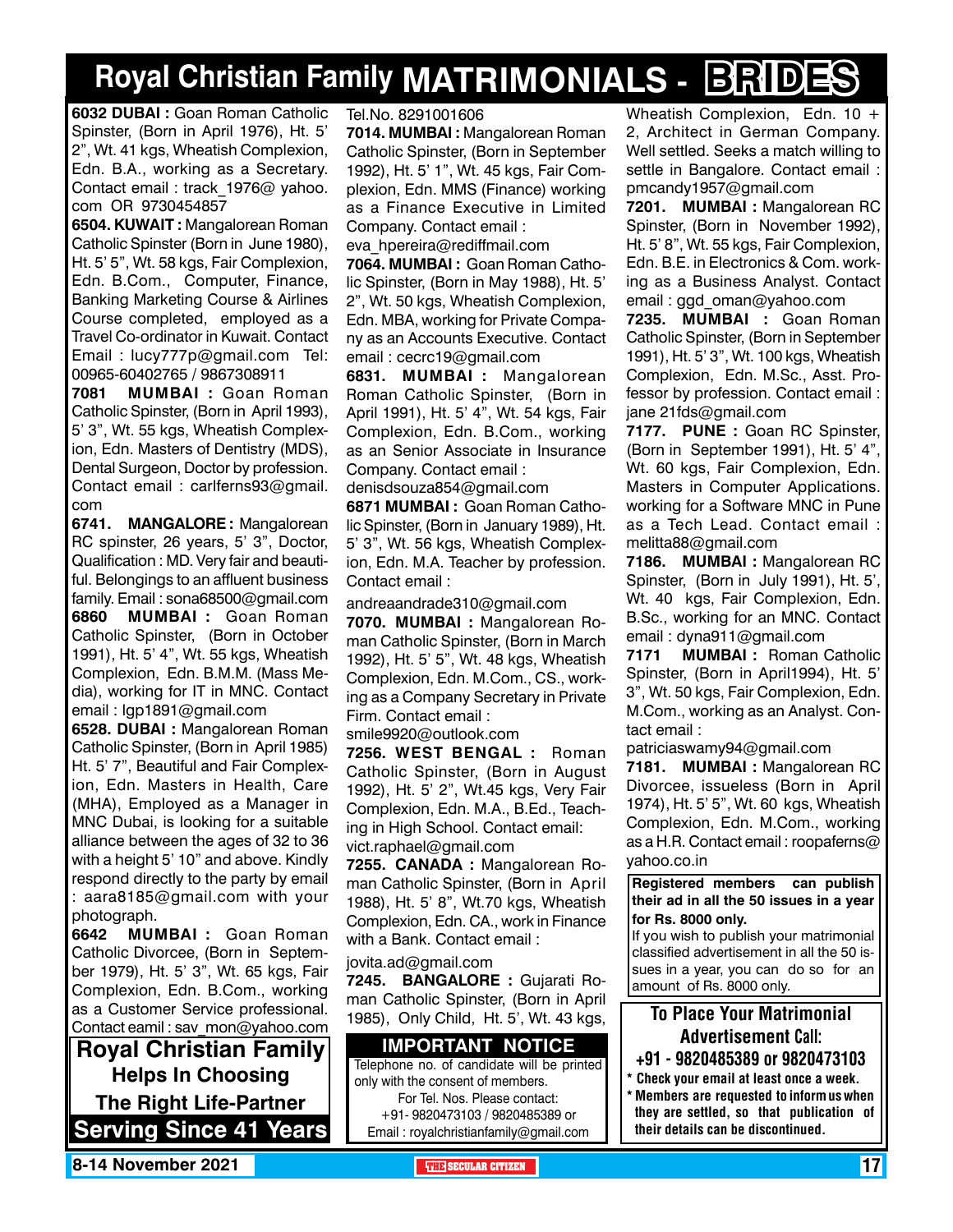**There is much in the imagery of<br>Diwali or Depavali: The Festi-<br>val of lights - literally, a row of<br>lighted depas or lamps, which evoke** Diwali or Depavali: The Festival of lights - literally, a row of lighted depas or lamps, which evoke Holy Scripture's reflections of light and darkness. Indeed, they provide a fascinating and distinctively Indian frame – The story of God redeeming humanity through the words and works of Jesus Christ, the Light of the world!

Diwali celebrates the return of Lord Ram with his family to Ayodhya, after a 14-year exile, in which he defeated the demon-king Ravana, as recorded in the epic, Ramayana! The people of Ayodhya commemorated the joyous event by lighting oil lamps. Happy Diwali!!

#### **Biblical Symbolisms!**

The Bible is aglow with metaphors of light and darkness, starting from the very beginning of creation! Below are some renowned "light" sayings!

"Let there be light! God saw that the light was good, and called the light, Day!" (Genesis 1:3-5).

The heavens tell of God's glory, and the firmaments proclaim His handiwork. Day to day pours forth speech through all the earth. You are the fountain of life; in Your light we see light. Your Word is a lamp to my feet, and a light unto my path (Psalms 19:1-6; 36:9; 119:105).

You are the light of the world. A city built on a hill cannot be hidden. No one after lightening a lamp puts it under a bushel, but on a lamp-stand; so that it gives light to all in the house. In the same way, let your light shine before others, so that they may see your good works and give glory to Your Father … The eye is a lamp of the body. So, if your eye is healthy your whole

**Please renew your subscription if expired. Mention your subscription no. while sending the renewal amount**

# **Lord Jesus Christ: Light For Diwali!**



body will be full of light! (Matthew 5:15-16; 6:22).

By the tender mercy of Our God, the dawn from on high will break to give light to those who sit in darkness and in the shadow of death; to guide our feet into the way of peace! … Indeed a light of revelation to the Gentiles, and glory for your people Israel (Luke 1:78-79; 2:32).

The light shines in the darkness, and the darkness could not overcome it. And this is the judgment  $-$  that the light came into the world, but people loved the darkness rather than the light, because their deeds were evil. (John 1:5; 3:19).

Jesus spoke, "I AM the light of the world! Whoever follows Me will never walk in darkness, but will have the light of life!" Those who walk during the day do not stumble, because they see the light of this world. Walk while you have the light, so that the darkness may not overtake you. While you have the light, believe in the light, so that you may become children of light (John 1:5; 3:19; 8:12; 11:9; 12:35-36).

This is the message we have heard from God, and proclaim it to you: That God is Light! If we walk in the light as He Himself is light, we have fellowship with one another; and the Blood of Jesus His Son, cleanses us from all sin… But whoever says, I am in the light, while hating a brother or sister, is in darkness. But whoever loves a brother or sister, lives in the light. (1 John 1:5-7; 2:9-10).

 Therefore take no part in the unfruitful works of darkness but instead expose them. Everything exposed by the light becomes visible, and everything that becomes visible is brought to light. Therefore it says, "Sleeper, awake! Rise from the dead, and Christ will shine on you!" (Ephesians 5:11-14).

Every generous act of giving, with every perfect gift, is from above, coming down from the Father of Lights, with Whom there is no variation or shadow due to change (James 1:17).

But you are a chosen race, a royal priesthood, a holy nation, God's own people; so that you may proclaim the mighty works of God Who called you out of darkness into His 'marvelous light'! (1 Peter 2:9).

#### **Final Confirmation!**

And the city has no need of the sun or the moon to shine on it, for the glory of God is its Light; and the Lamp is the Lamb! The nations will walk by its light, and the kings of the earth will bring their glory into it.

I AM the Root and the Descendant of David. I AM the bright Morning Star! (Revelation 21:23-24; 22:16).

> **—Dr. Trevor Colaso, Bandra (West), Mumbai.**

#### **Now get your digital copy of**



**through WhatsApp / Email**

Subscribers in India and worldover can now get their Digital copy of The Secular Citizen by WhatsApp / email every week. Annual Subscription : Rs. 600 *Contact :*

**+91 - 9820485389 or secular@sezariworld.com**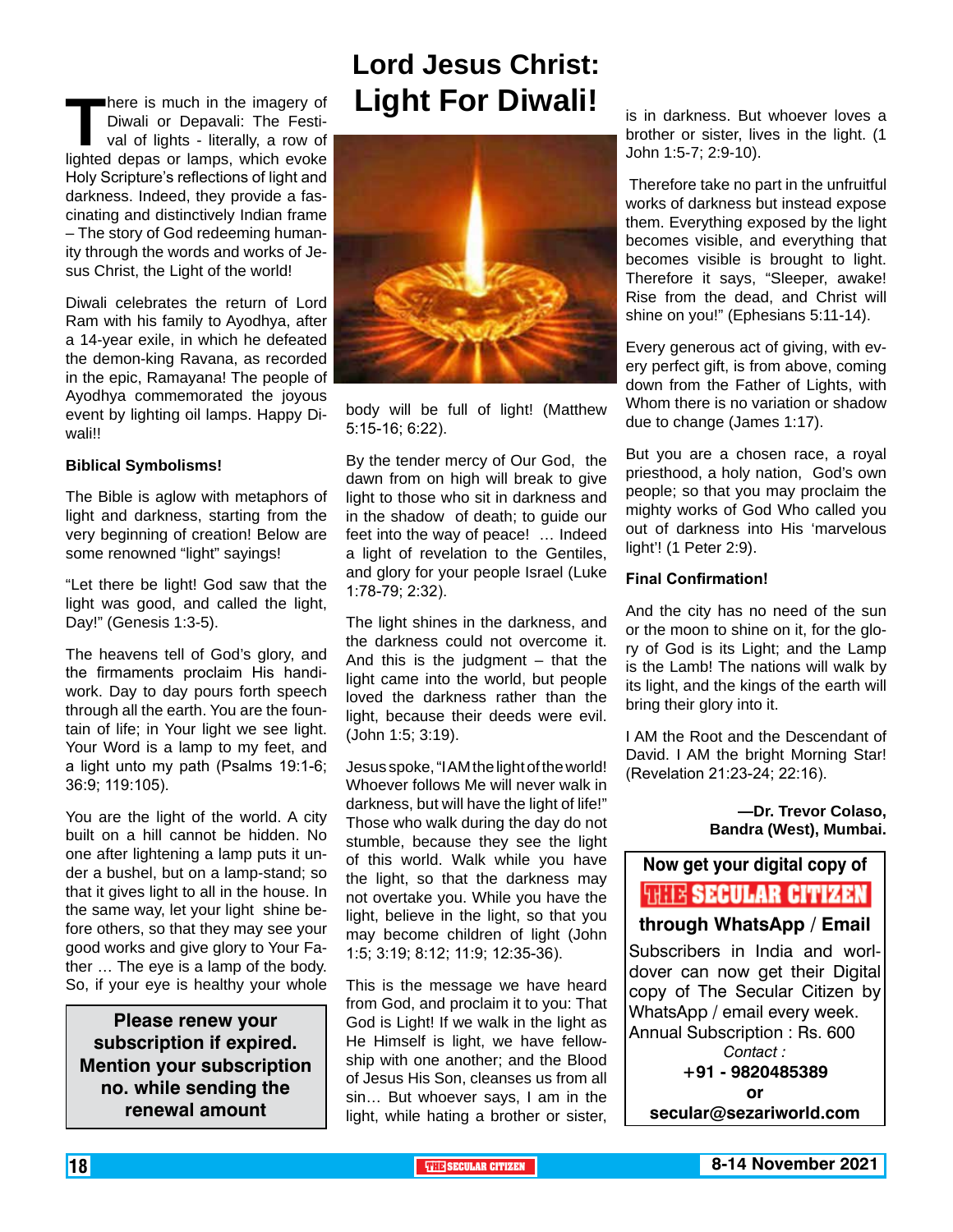# Ad. Rates for Thanksgiving

|                                             | <b>Colour</b>   | <b>B/W</b>     |
|---------------------------------------------|-----------------|----------------|
| <b>Favours granted minimum</b>              | <b>Rs. 800</b>  | <b>Rs. 500</b> |
| i.e. 15 words $+$ 1 block(1 photo of saint) |                 |                |
| each additional block                       | <b>Rs. 400</b>  | <b>Rs. 300</b> |
| <b>Holy Spirit Prayer</b>                   | <b>Rs. 1000</b> | <b>Rs. 700</b> |
| Other small prayers (upto 100 words)        | <b>Rs. 1000</b> | <b>Rs. 700</b> |
| Contact: Tel.: +91 - 9820485389, 9820473103 |                 |                |

THE SECULAR CITIZEN. 99, Perin Nariman Street, Fort, Mumbai - 400001

### **Thanksgiving**







*Thanks to Divine Mercy, Our Lady of Vailankani, Our Lady of Perpetual Succor and St. Anthony —Janet, Mangalore*

# **Thanksgiving**

**May the Sacred Heart of Jesus be Praised Adored, Glorified and Loved today and everyday throughout the world, now and forever.Amen!!** *Ask St. Clare for three favours two impossible* 

*for 9 days with a lighted candle and publish on the 9th day your and say nine Hail Mary's and the above prayer* 

*request will be granted no matter how impossible it is*

*—Roland D'Souza, Dubai*

# **Dear PM Modi, When will you and your BJP hug Indian Christians like this?**



# **Royal Christian Family**

# **Try our 'Gold Super Success' service**

### **Register at Royal Christian Family and opt for 'Gold Super Success' service.**

**Leave your worries of finding Good Proposals to us. We take the responsibility. Our 'Gold Super Success' service works for the best result.**

### *For more details contact : 9820485389*

### **Royal Christian Family**

99, Perin Nariman Street, Fort, Mumbai 400001 Tel.: +91 9820485389 / 9820473103 Email: royalchristianfamily@gmail.com Website: https://www.royalchristianfamily.com

**8-14 November 2021 The Security of the SECULAR CITIZEN THE SECULAR CITIZEN THE THE SECULAR CITIZEN THE**